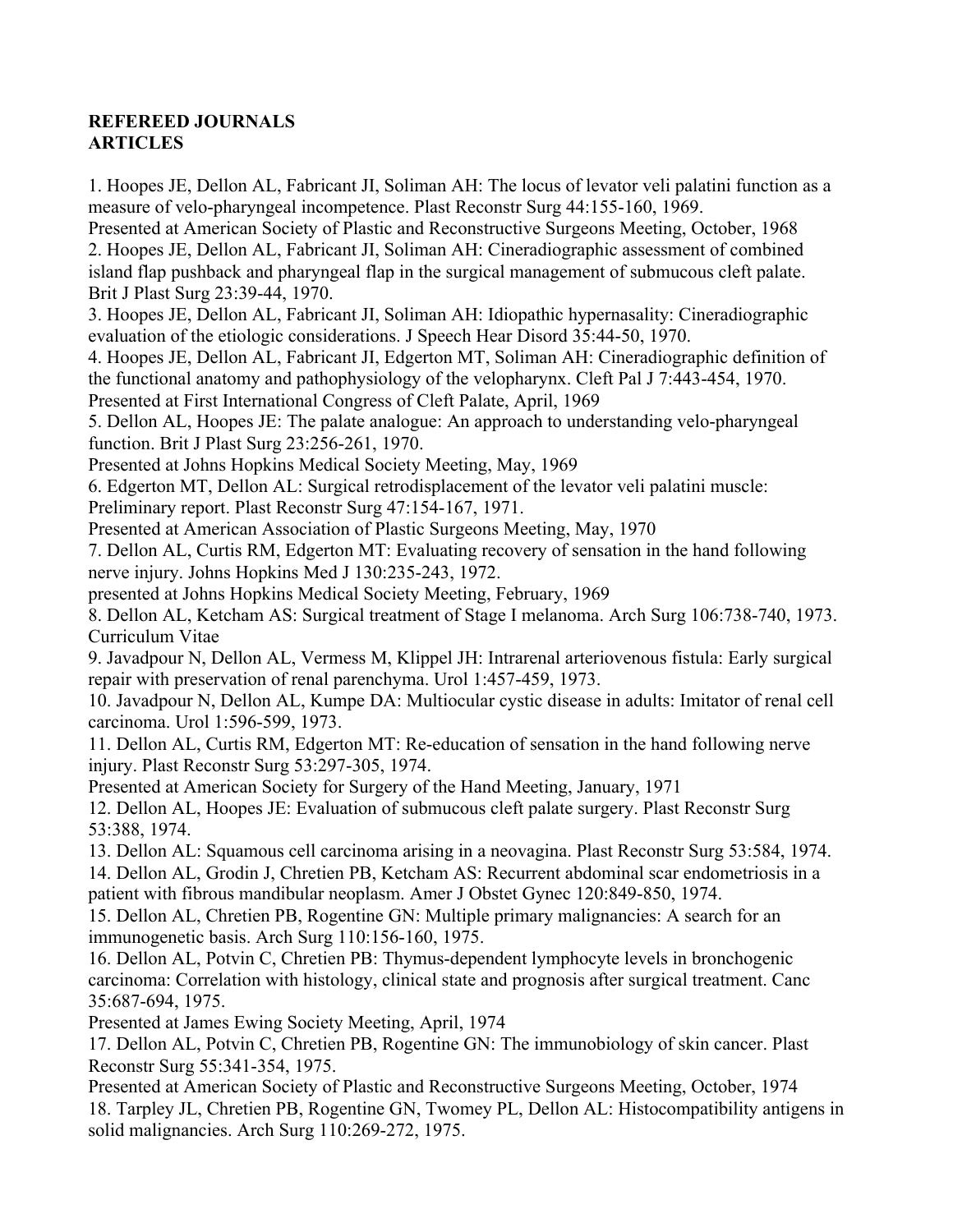19. Dellon AL, Potvin C, Chretien PB: Thymus-dependent lymphocyte levels during radiation therapy for bronchogenic and esophageal carcinoma: Correlations with clinical course in responders and non-responders. Amer J Roentg Radium Ther Nuclear Med 123:500-511, 1975.

20. Dellon AL, Start WJ, Chretien PB: Endogenous Candida endophthalmitis complicating intravenous hyperalimentation: Resolution without antimycotic therapy. Amer J Oph 79:648-654, 1975.

21. Dellon AL, Hall CA, Chretien PB: Fiberoptic endoscopy in the head and neck region. Plast Reconstr Surg 55:466-471, 1975.

22. Dellon AL, Peck GL, Chretien PB: Hypopharyngeal and laryngeal involvement with Darier's disease. Arch Derm 111:744-750, 1975.

23. Dellon AL, Rogentine GN, Chretien PB: Prolonged survival in bronchogenic carcinoma associated with HL-A antigens W-19 ad A-5: A preliminary report. J Natl Cancer Inst 54:1283- 1286, 1975.

24. Dellon AL, Witebsky FG, Terrill RE: The denervated Meissner corpuscle: A sequential histologic study following nerve division in the Rhesus monkey. Plast Reconstr Surg 56:182-193, 1975.

Presented at American Society of Plastic and Reconstructive Surgeons Meeting, October, 1974 25. Dellon AL, Chretien PB, Chu EW, Hall CA: Cytology of bronchial washing: A study in patients with head and neck malignancies. Arch Otolaryng 101:464-466, 1975.

26. Edelson RL, Hearing VJ, Dellon AL, Frank M, Edelson EK, Green I: Differentiation between B cells and histiocytes in melanocytic lesions: Primary and metastatic melanoma and halo and giant pigmented nevi. Clin Immun Immunopath 4:557-568, 1975.

27. Dellon AL, Gaylor B: Bilateral index finger symphalangism: A case report. J Bone Joint Surg 58A:270-271, 1976.

28. Dellon AL, Edelson RL, Chretien PB: Defining the malignant potential of the giant pigmented nevus. Plast Reconstr Surg 57:611-618, 1976.

29. Dellon AL, Terrill RE: A protective acrylic cast for use in experimental hand surgery. Hand 8(2):165-166, 1976.

30. Dellon AL, Tarpley TM, Chretien PB: Histologic evaluation of intra-oral skin grafts and pedicle flaps in humans. J Oral Surg 34:789-794, 1976.

Presented at American Society of Oral Surgery Meeting, October, 1975

31. Dellon AL: Reinnervation of denervated Meissner corpuscles: A sequential histologic study in primates following interfascicular nerve repair. J Hand Surg 1:98-109, 1976.

Presented at American Society for Surgery of the Hand Meeting, January, 1976

32. Sieglman SS, Dellon AL: Distal dorsal digital cysts: Importance of the osteophyte. Skeletal Radiol 1:119-120, 1976.

Presented at the International Skeletal Society Meeting, Montreal, September, 1976

33. Rogentine GN, Dellon AL, Chretien PB: Prolonged disease-free survival in bronchogenic carcinoma associated with HLA-Aw19 and HLA-B5: A follow-up. Canc 39:2345-2347, 1977.

Presented at First International Symposium on HLA and Human Disease, Paris, June, 1976

34. Dellon AL, Chretien PB, Peck GL: Successful treatment of Darier's Disease by partial thickness removal of skin. Plast Reconstr Surg 59:823-830, 1977.

35. Dellon AL, Hoopes JE: The Charles Procedure for primary lymphedema: Long-term clinical results. Plast Reconstr Surg 60:580-595, 1977.

Presented at American Society of Plastic and Reconstructive Surgeons Meeting, October, 1975 36. Dellon AL, Weiss SA, Mitch WE: Bilateral extra-osseous chondromas of the hand in a patient with chronic renal failure. J Hand Surg 3:139-141, 1978.

37. Dellon AL, Seif SS: Neuroma of the posterior interosseous nerve simulating a recurrent ganglion: Case report and anatomical dissection relating the posterior interosseous nerve to the carpus and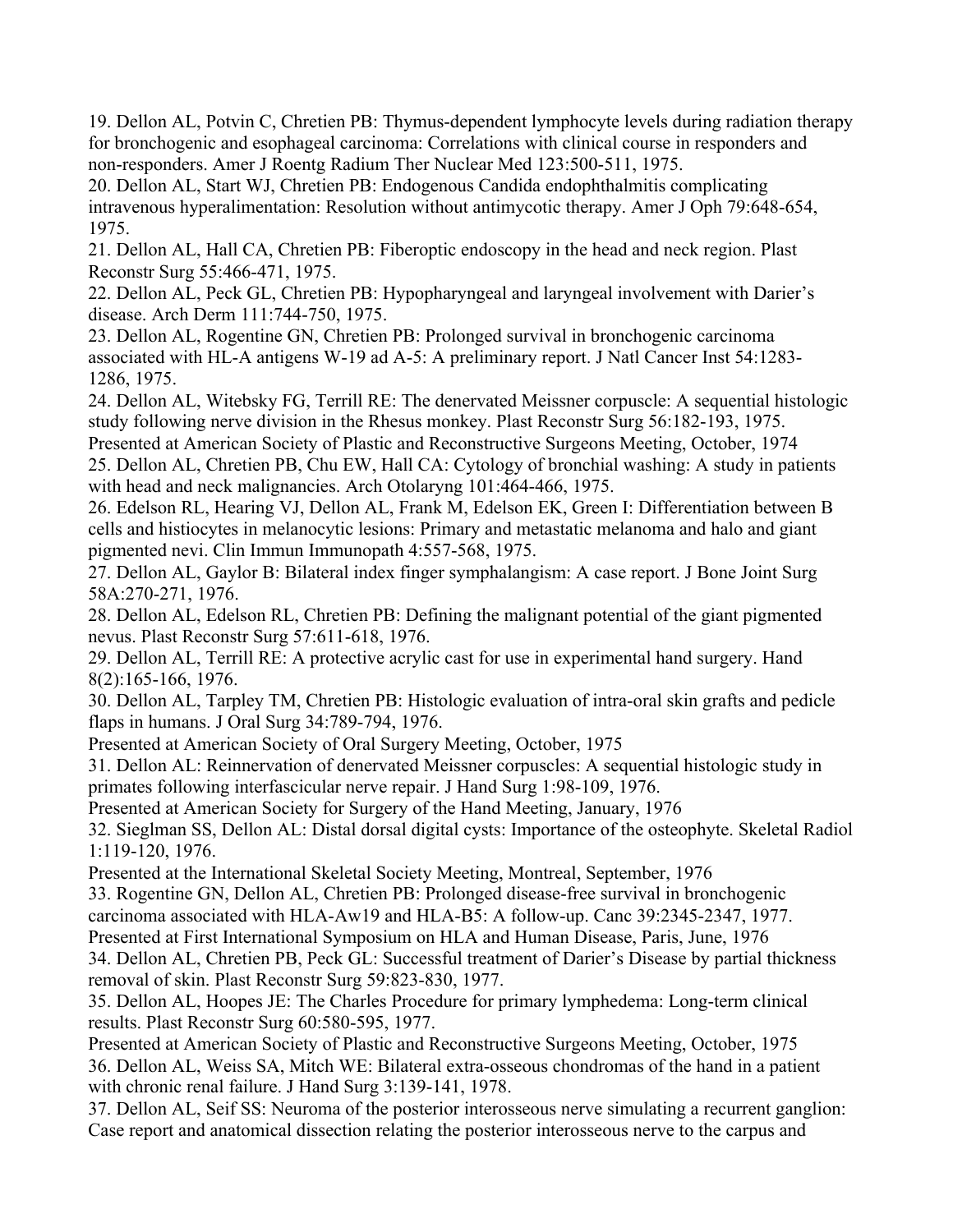etiology of dorsal ganglion pain. J Hand Surg 3:326-332, 1978.

38. Dellon AL, Wells JH, Cowley RA: A surgical procedure to prevent tracheo-innominate artery erosion. J Trauma 18:550-553, 1978.

Presented at Military Plastic Surgery Society Meeting, January, 1977

39. Dellon AL: Host-tumor relationships in basal cell and squamous cell cancer of the skin. Plast Reconstr Surg 62:37-48, 1978.

Presented at American Society of Plastic and Reconstructive Surgeons Meeting, October, 1977 40. Crawley WA, Dellon AL, Ryan JL: Does host response determine prognosis in scar carcinoma? Plast Reconstr Surg 62:407-414, 1978.

Presented at American Society of Plastic and Reconstructive Surgeons Meeting, October, 1977 41. Dellon AL: the moving two-point discrimination test: Clinical evaluation of the quickly-adapting fiber receptor system. J Hand Surg 3:474-481, 1978.

Presented at American Society for Surgery of the Hand Meeting, January, 1978

42. Alexander JD, Dellon AL, Chretien PB: CEA levels in patients with carcinoma of the esophagus. Canc 42:1492-1497, 1978.

43. Seif SS, Dellon AL: Anatomic relationships between the human levator and tensor veli palatini muscle and the Eustachian tube. Cleft Pal J 15:329-336, 1978.

Presented at Plastic Surgery Research Council Meeting, April, 1978

44. Morgan RF, Dellon AL, Hoopes JE: Pilar tumors. Plast Reconstr Surg 63:520-524, 1979.

45. Dellon AL, Potvin C, Chretien PB: Prognostic value of pretreatment lymphocyte count and T-cell level in localized bronchogenic carcinoma. J Surg Oncol 12:253-261, 1979.

46. Dellon AL, Curtis RM, Chen C: Prevention of femoral vein occlusion by local injection of Thrombolysin in the rat. J Hand Surg 4:121-128, 1979.

Presented at Southeastern Surgical Society Meeting, April, 1980

47. Dellon AL: Clinical use of vibratory stimuli to evaluate peripheral nerve injury and compression neuropathy. Plast Reconstr Surg 65:466-476, 1980.

48. Dellon AL, Curtis RM, Cooley B: Lysis of venous clot by local intraarterial Thrombolysin injection in the rat. J Hand Surg 5:282, 1980.

Presented at American Society for Surgery of the Hand Meeting, February, 1980

49. Dellon AL, Hansen FC: Bilateral inability to grasp due to multiple (10) congenital trigger fingers. J Hand Surg 5:470-472, 1980.

50. Dellon AL, Cowley RA, Hoopes JE: Blunt Chest Trauma: Evaluation of the augmented breast. J Trauma 20:982-985, 1980.

51. Kofkin J, Tobin M, Dellon AL: Dynamic elbow splint following tendon transfer to restore triceps function. Amer J Occup Ther 34:680-681, 1980.

52. Dellon AL, Rayan G: Congential absence of thenar muscles. J Bone Joint Surg 63A:1014-1015, 1981.

53. Dellon AL, Curtis RM, Cooley B: Lysis of Venous Clot by local intra-arterial Thrombolysin injection in the rat. Ann Plast Surg 7:38-43, 1981.

Presented at Plastic Surgery Research Council Meeting, April, 1980

54. Dellon AL, Morgan RF: Myodermal flap closure of below-knee amputation. Surg Gynec Obstet 153:383-386, 1981.

55. Cooley B, Hansen FC, Dellon AL: The effect of temperature on tolerance to ischemia of experimental free flaps. J Microsurg 3:11-14, 1981.

56. Dellon AL, Jabaley ME: Re-education of sensation in the hand following nerve suture. Clin Orthop Rel Res 163:75-79, 1982.

57. Spindler HA, Dellon AL: Nerve conduction studies and sensibility testing in carpal tunnel syndrome. J Hand Surg 7:260-263, 1982.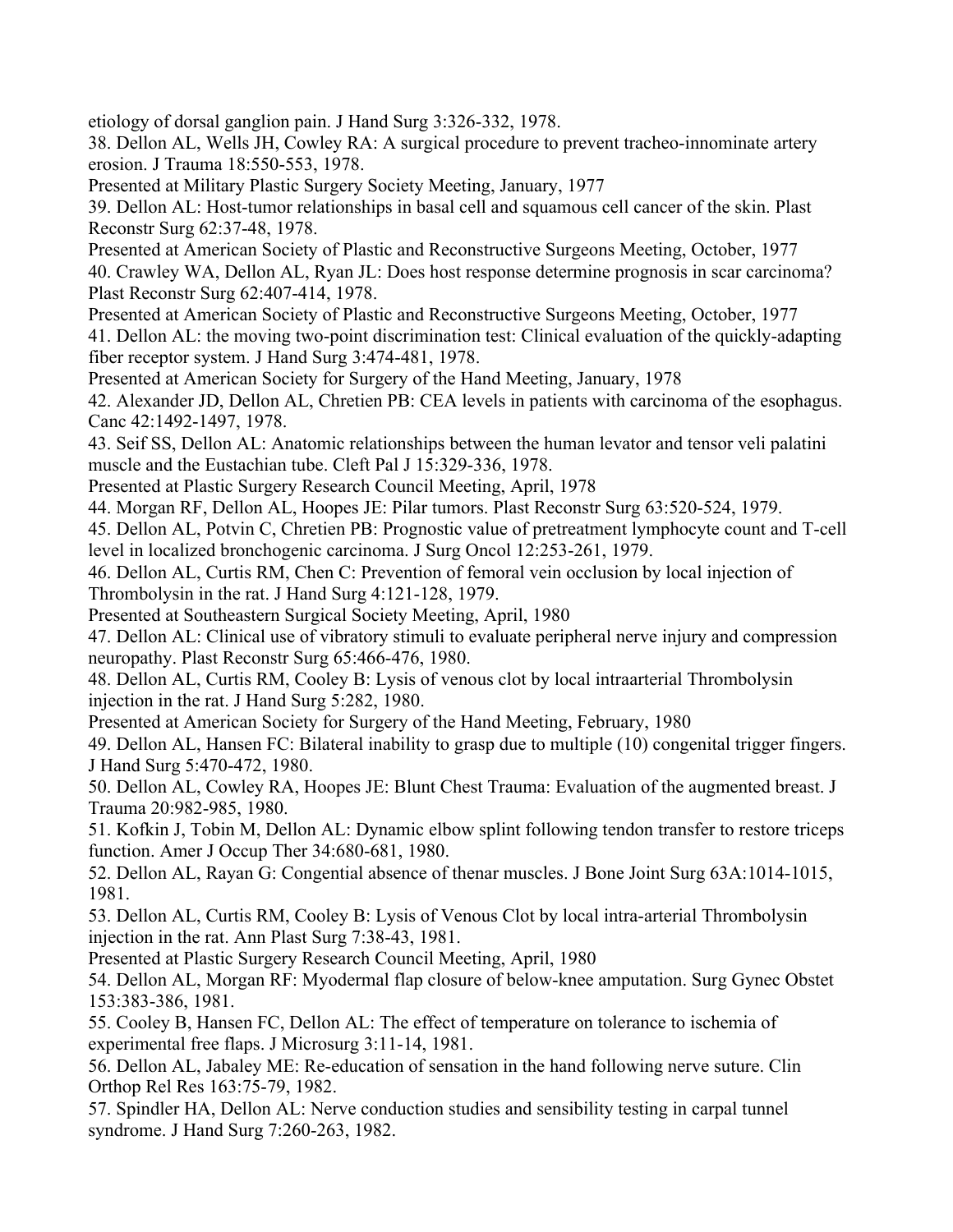58. Dellon AL: Long-term remission of psoriasis by dermatome shaving. Plast Reconstr Surg 70:220- 226, 1982.

59. Dellon AL, Orlando JC: Perifolliculitis capitis: Surgical treatment for the severe case. Ann Plast Surg 9:254-259, 1982.

60. Dellon AL, Mackinnon SE: Gentle passage of nerve grafts. J Hand Surg 8:108-109, 1983.

61. Dellon AL: The vibrometer. Plast Reconstr Surg 71:427-431, 1983.

62. Dellon AL: The extended palmar advancement flap in thumb reconstruction. J Hand Surg 8:190- 194, 1983.

63. Morgan RF, Dellon AL, Hoopes JE: Effect of levator retrodisplacement upon conductive hearing loss in the cleft palate patient. Ann Plast Surg 10:306-309, 1983.

Presented at American Cleft Palate Association Meeting, April, 1982

64. Dellon AL, Claybaugh GJ, Hoopes JE: Hemipalatal palsy and microtia. Ann Plast Surg 10:475- 479, 1983.

65. Rose BW, Mackinnon SE, Dellon AL, Snyder RA: Design of a protective splint for the nonhuman primate extremity. Lab Animal Sci 33:306-308, 1983.

66. Cooley B, Jones M, Dellon AL: Comparison of efficacy of Thrombolysin, streptokinase and urokinase in a rat femoral vein clot model. Microsurg 4:1-4, 1983.

67. Dellon AL, Schneider R, Burke R: Effect of acute compartmental pressure changes upon response to vibratory stimuli. Plast Reconstr Surg 72:208-216, 1983.

Presented at American Society of Plastic and Reconstructive Surgeons Meeting, October, 1982 68. Schneider RJ, Dellon AL: Median nerve evoked potential changes in an acute carpal tunnel syndrome. Electroenceph Clin Neurol 56:224-231, 1983.

69. Gwin CH, Dellon AL: Versatile support device for the groin flap. Amer J Occup Ther 37:561- 563, 1983.

70. Halter SA, Dellon AL: Relationship of the lymphoplasmacytic infiltration of skin tumors to tumor ulceration. J Surg Oncol 24:15-22, 1983.

71. Dellon AL, Kallman CH: Evaluation of functional sensation in the hand. J Hand Surg 8:865-870, 1983.

Presented at American Association of Plastic Surgeons Meeting, May, 1982

72. Dellon AL, Munger BL: Correlation of histology and sensibility after nerve repair. J Hand Surg 8:871-878, 1983.

Presented at American Association of Plastic Surgeons Meeting, May, 1982

73. Dellon AL: The proximal inset thenar flap for fingertip reconstruction. Plast Reconstr Surg 72:698-702, 1983.

74. Reisman NR, Dellon AL: The abductor digit minimi muscle flap: A salvage technique for palmar wrist pain. Plast Reconstr Surg 72:859-863, 1983.

Curriculum Vitae

Page 62

A. Lee Dellon, M.D.

75. Seiler WA, Schlegel R, Mackinnon SE, Dellon AL: The double-crush syndrome: Development of a model. Surg Forum 34:596-598, 1983.

76. Cooley BS, Morgan RF, Dellon AL: Thrombolytic reversal of the no-reflow phenomenon in a rat free epigastric flap model. Surg Forum 34:638-640, 1983.

77. Dellon AL, Mackinnon SE, Pestronk A: Implantation of sensory nerve into muscle: Preliminary clinical and experimental observations on neuroma formation. Ann Plast Surg 12:30-40, 1984.

78. Dellon AL, Elfenbein GJ, Orlando JC: Suppression of thymus-derived (T-cell) function by basal cell carcinoma. J Surg Oncol 25:92-97, 1984.

79. Dellon AL: Touch sensibility in the hand. J Hand Surg 9B:11-13, 1984.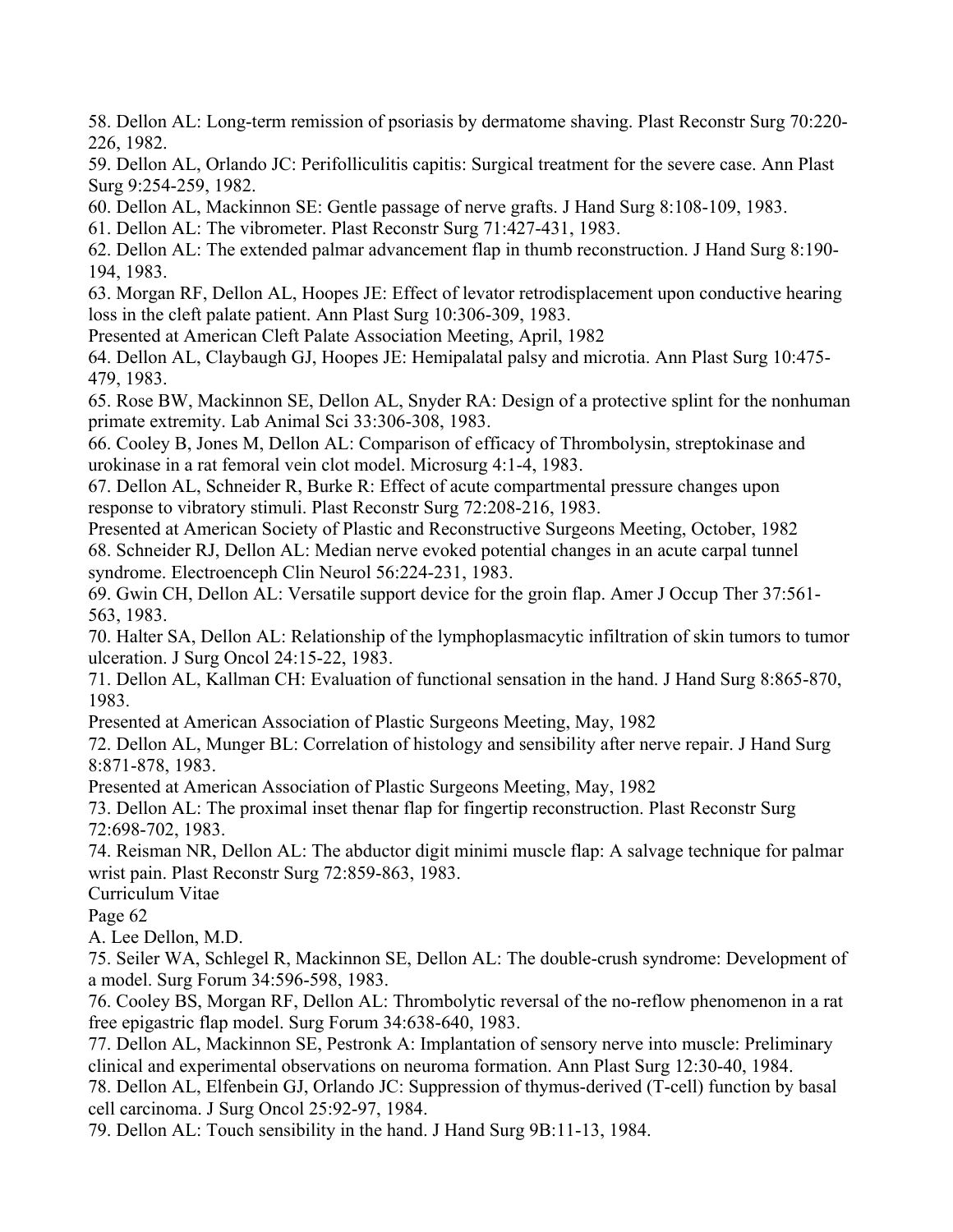Presented at British and American Society for Surgery of the Hand Meeting, Bath, England, June, 1982

80. Dellon AL, Mackinnon SE: Susceptibility of the superficial sensory branch of the radial nerve to form painful neuromas. J Hand Surg 9B:42-45, 1984.

81. Szabo RM, Gelberman RH, Williamson RV, Dellon AL, Yaru NC, Dimick MP: Vibratory sensory testing in acute peripheral nerve compression. J Hand Surg 9A:104-108, 1984.

82. Dellon AL, Mackinnon SE: The pronator quadratus muscle flap. J Hand Surg 9A:423-427, 1984. Presented at American Society for Surgery of the Hand Meeting, March, 1983

83. Dellon AL, Mackinnon SE: Tibial nerve branching in the tarsal tunnel. Arch Neurol 41:645-646, 1984.

84. Dellon AL: Tinel or not Tinel. J Hand Surg 9B:216, 1984.

85. Dellon AL, Trujak JE, Rochman GM: Median nerve compression in Weill-Marchesani syndrome. Plast Reconstr Surg 74:127-130, 1984.

86. Mackinnon SE, Hudson AR, Llamas F, Dellon AL, Kline DG, Hunter D: Peripheral nerve injury by Chymopapain injection. J Neurosurg 61:1-8, 1984.

Presented at Sunderland Society Meeting, May, 1983

87. Mackinnon SE, Dellon AL, Hudson AR, Hunter D: Chronic nerve compression – an experimental model in the rat. Ann Plast Surg 13:112-120, 1984.

Presented at Sunderland Society Meeting, May, 1983

88. Mackinnon SE, Dellon AL, Daneshvar A: Histopathology of the tarsal tunnel syndrome:

Examination of a human tibial nerve. Contemp Orthop 9:43-48, 1984.

Curriculum Vitae

Page 63

A. Lee Dellon, M.D.

89. Dellon AL, Mackinnon SE, Daneshvar A: Terminal branch of anterior interosseous nerve as source of wrist pain. J Hand Surg 9B:316-322, 1984.

90. Dellon AL: Functional sensation and its re-education. Clin Plast Surg 11:95-99, 1984.

91. Dellon AL: Discussion of Volkman's Contracture of Extra-Ocular Muscles Following Blow-out Fracture. Plast Reconstr Surg 74:215-216, 1984.

92. DeSilva SP, Dellon AL: Recurrence rate of positive margin basal cell carcinoma: Results of a fiveyear

prospective study. J Surg Oncol 28:72-74, 1985.

93. Dellon AL: Fleur-de-lis abdominoplasty. Aesthet Plast Surg 9:27-32, 1985.

Presented at American Society for Aesthetic Plastic Surgery Meeting, March, 1984

94. Dellon AL: Mackinnon SE: Injury to the medial antebrachial cutaneous nerve during cubital tunnel surgery. J Hand Surg 10B:33-36, 1985.

95. Meyer RA, Raja SN, Campbell JN, Mackinnon SE, Dellon AL: Neural activity originating from a neuroma in the baboon. Brain Res 325:255-260, 1985.

Presented at Society for Neuroscience Meeting, October, 1982

96. Mackinnon SE, Dellon AL, Hudson AR, Hunter DA: A primate model for chronic nerve compression. J Reconstr Microsurg 1:185-194, 1985.

Presented at Japanese Society for Peripheral Nerve Research, Kobe, Japan, May, 1985 97. Ho P, Dellon AL, Wilgis EFS: Post-traumatic aneurysms in the hand in athletes. Amer J Sports Med 13:136-138, 1985.

98. Mackinnon SE, Dellon AL, Hudson AR, Hunter DA: Nerve regeneration through a pseudosynovial sheath in a primate model. Plast Reconstr Surg 75:833-839, 1985.

Presented at International Reconstructive Microsurgery Society Meeting, June 1983

Presented at International Federation of Hand Societies Meeting, October, 1983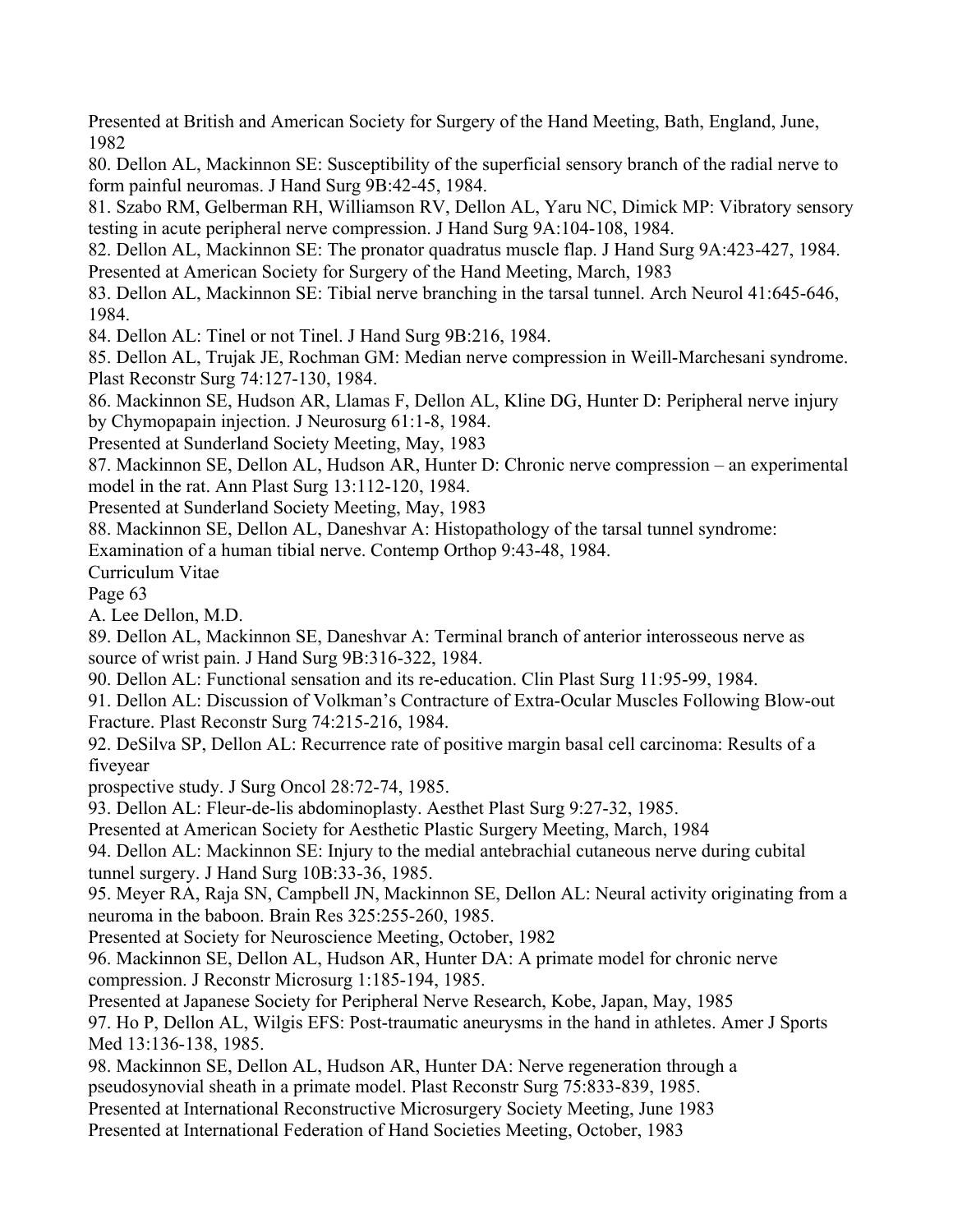99. Dellon AL: Histologic study of recurrent basal cell carcinoma. Plast Reconstr Surg 75:853-859, 1985.

Presented at American Society of Plastic and Reconstructive Surgeons Meeting, October, 1984 100. Dellon AL, DeSilva SP, Connolly M, Ross A: Prediction of recurrence in incompletely excised basal cell carcinoma. Plast Reconstr Surg 75:860-871, 1985.

Presented at American Society of Plastic and Reconstructive Surgeons Meeting, October, 1984 Curriculum Vitae

Page 64

A. Lee Dellon, M.D.

101. Mackinnon SE, Dellon AL, Patterson GA, Gruss JS: Medial antebrachial cutaneous – lateral femoral cutaneous neurotization procedure as a method to providing sensation to pressurebearing areas in the paraplegic patient – A case report. Ann Plast Surg 14:541-544, 1985.

102. Mackinnon SE, Dellon AL: Overlap of lateral antebrachial cutaneous nerve and superficial sensory branch of the radial nerve. J Hand Surg 10A:522-526, 1985.

Presented at American Society for Surgery of the Hand Meeting, January, 1985

103. Dellon AL: Partial dorsal wrist denervation: Resection of distal posterior interosseous nerve. J Hand Surg 10A:527-533, 1985.

104. Mackinnon SE, Dellon AL, Hudson AR, Hunter DA: Alteration of neuroma formation by manipulation of neural microenvironment. Plast Reconstr Surg 76:345-352, 1985.

105. Dellon AL, Mackinnon SE: Segmentally innervated latissimus dorsi flap for facial reanimation. J Reconstr Microsurg 2:7-12, 1985.

Presented at American Society for Microsurgery Meeting, January, 1985

106. Dellon AL: Discussion of "Comparison of the pattern of early revascularization of conventional versus vascularized nerve grafts in the canine" by Lind R and Wood MB. J Reconstr Microsurg 2:233-234, 1986.

107. Mackinnon SE, Dellon AL: Two-point discrimination tester. J Hand Surg 10A:906-907, 1985. 108. Dellon AL: Sensory recovery in replanted digits and transplanted toes. J Reconstr Microsurg 2:123-129, 1986.

109. Seiler WA IV, Mackinnon SE, Dellon AL: Correlation of facial muscle anatomy and motor function in Macaca fascicularis. Periph Nerve Rep Regen 1:49-52, 1986.

110. Dellon AL, Mackinnon SE, Hudson AR, Hunter DA: Effect of submuscular versus intramuscular placement of ulnar nerve: Experimental model in the primate. J Hand Surg 11B:117-119, 1986.

111. Dellon AL, Mackinnon SE: Treatment of the painful neuroma by neuroma resection and muscle implantation. Plas Reconstr Surg 77:427-436, 1986.

112. Ehrlich W, Dellon AL, Mackinnon SE: Cheiralgia Paresthetica (entrapment of the radial sensory nerve). J Hand Surg 11A:196-198, 1986.

113. Dellon AL, Mackinnon SE: Radial sensory nerve entrapment in the forearm. J Hand Surg 11A:199-205, 1986.

114. Mackinnon SE, Dellon AL, Hudson AR, Hunter DA: Histopathology of compression of the superficial radial nerve in the forearm. J Hand Surg 11A:206-209, 1986.

Curriculum Vitae

Page 65

A. Lee Dellon, M.D.

Presented at Plastic Surgery Research Council Meeting, May, 1985

115. Dellon AL: Musculotendinous variations about the elbow. J Hand Surg 11B:175-181, 1986.

116. Ho PK, Yaremchuk MJ, Dellon AL: Mycotic aneurysms of the upper extremity. J Hand Surg 11B:271-273, 1986.

117. Mackinnon SE, Dellon AL: Algorithm for neuroma management. Contemp Orthop 13:15-27,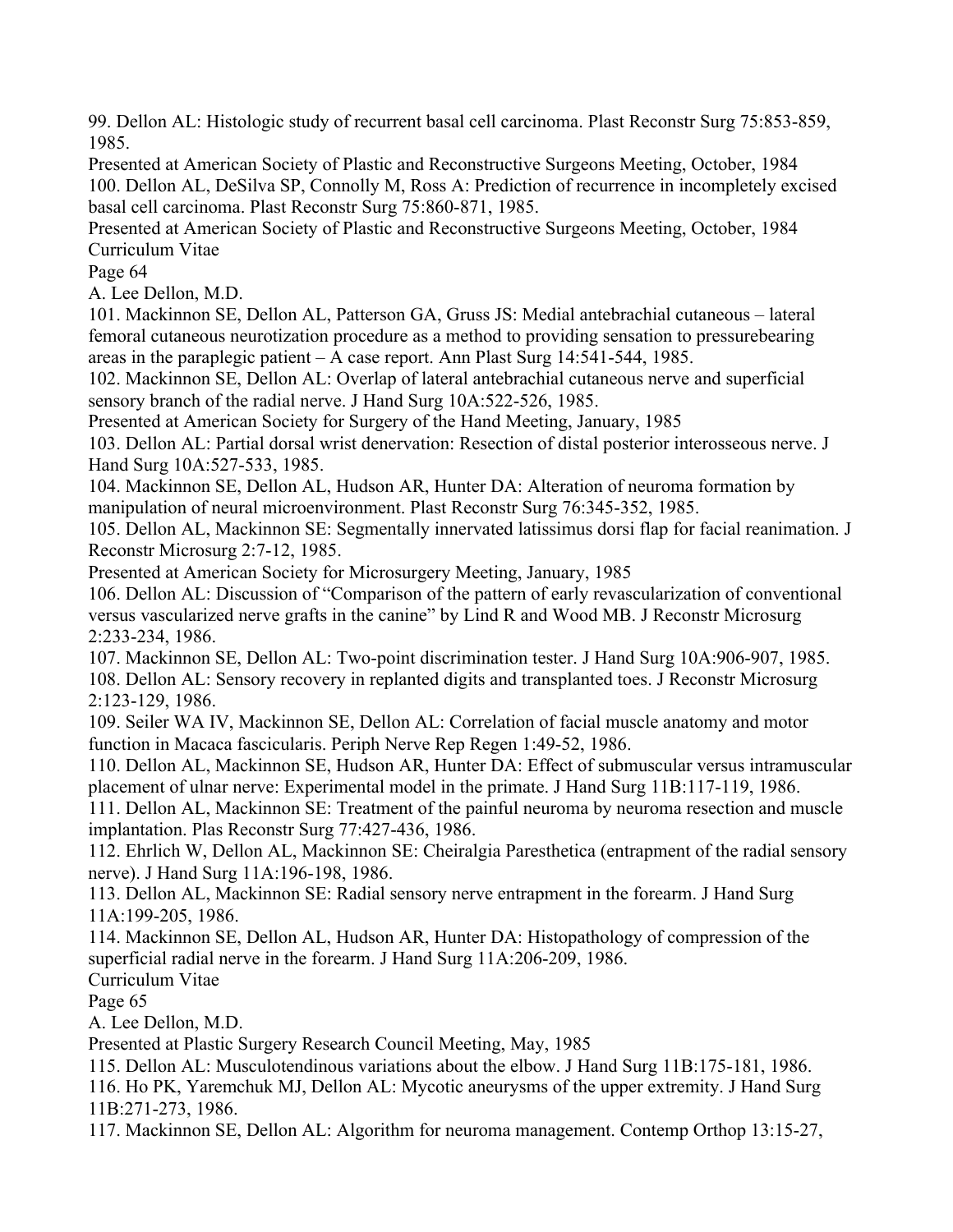1986.

118. Dellon AL, Hendler N, Hopkins J, Karas A, Campbell JN: Team management of patients with diffuse upper extremity complaints. Maryland State J Med 35:849-852, 1986.

119. Dellon AL, Mackinnon SE: Radial sensory nerve entrapment. Arch Neurol 43:833-837, 1986. 120. Mackinnon SE, Dellon AL: Pain after radial sensory nerve grafting. J Hand Surg 11B(3):341-346, 1986.

121. Mackinnon SE, Dellon AL: Experimental study of chronic nerve compression: Clinical implications. Clin Hand Surg 2:639-650, 1986.

122. Mackinnon SE, Dellon AL, Hudson AR, Hunter DA: Chronic human nerve compression: A histologic assessment. Neuropath Appl Neurobiol 12:547-565, 1986.

123. Mackinnon SE, Dellon AL, Lundborg G, Hudson AR, Hunter DA: A study of neurotropism in a primate model. J Hand Surg 11A:888-894, 1986.

124. Dellon: Discussion of "Chemotactic arrangement of axons inside and distal to venous graft" by Brunelli G, Fontana G, Jager C, Bartolaminelli P and Franchini A. J Reconstr Microsurg 3:91-93, 1987.

125. Jiranec W, Seiler WA, Dellon AL: Teaching the technique for microsurgical intraneural neurolysis. J Reconstr Microsurg 3:137-141, 1987.

126. Mackinnon SE, Dellon AL: Soft tissue expanders in hand reconstruction. J Hand Surg 12B:73-77, 1987.

127. Mackinnon SE, Dellon AL: Homologies between the tarsal and carpal tunnels: Implications for treatment of the tarsal tunnel syndrome. Contemp Orthop 14:75-79, 1987.

128. Phillips JE, Mackinnon SE, Beatty E, Dellon AL, O'Brien J: Vibratory sensory testing in acute compartment syndrome: A clinical and experimental study. Plast Reconstr Surg 79:796-801, 1987.

129. Kleinert J, Dellon AL: Soft tissue coverage of dorsum of hand with local rotation flaps. Contemp Orthop 15:29-33, 1987.

Curriculum Vitae

Page 66

A. Lee Dellon, M.D.

130. Mackinnon SE, Dellon AL: Results of treatment of recurrent dorsoradial wrist neuromas. Ann Plast Surg 19:54-61, 1987.

131. Mackinnon SE, Fielding JC, Dellon AL, Fisher DM: Incidence and degree of scleral show in the normal population. Plast Reconstr Surg 80:15-20, 1987.

132. Dellon AL, Mackinnon SE, Crosby PM: Reliability of two-point discrimination measurements. J Hand Surg 12A:693-696, 1987.

133. Dellon AL, Schlegel R, Mackinnon SE: Validity of electrodiagnostic studies following anterior transposition of the ulnar nerve. J Hand Surg 12A:700-703, 1987.

134. Dellon AL, Mackinnon SE: Musculoaponeurotic variations along the course of the median nerve in the proximal forearm. J Hand Surg 12B:359-363, 1987.

135. Dellon AL, Klatsky SA, Quigley HA: Lower eyelid examination following blepharoplasty in the monkey. Ann Plast Surg 19:424-429, 1987.

Presented at American Society for Aesthetic Plastic Surgery Meeting, April, 1986

136. O'Brien JP, Mackinnon SE, MacLean AR, Dellon AL, Hudson AR, Hunter DA: A model of

chronic nerve compression in the rat. Ann Plast Surg 19:430-435, 1987.

Presented at Canadian Plastic Surgery Society Meeting, May, 1986

137. Louie G, Mackinnon SE, Dellon AL, Hunter DA: Medial antebrachial cutaneous – lateral femoral cutaneous neurotization in restoration of sensation to pressure-bearing areas in a paraplegic – a four year follow-up. Ann Plast Surg 19:572-576, 1987.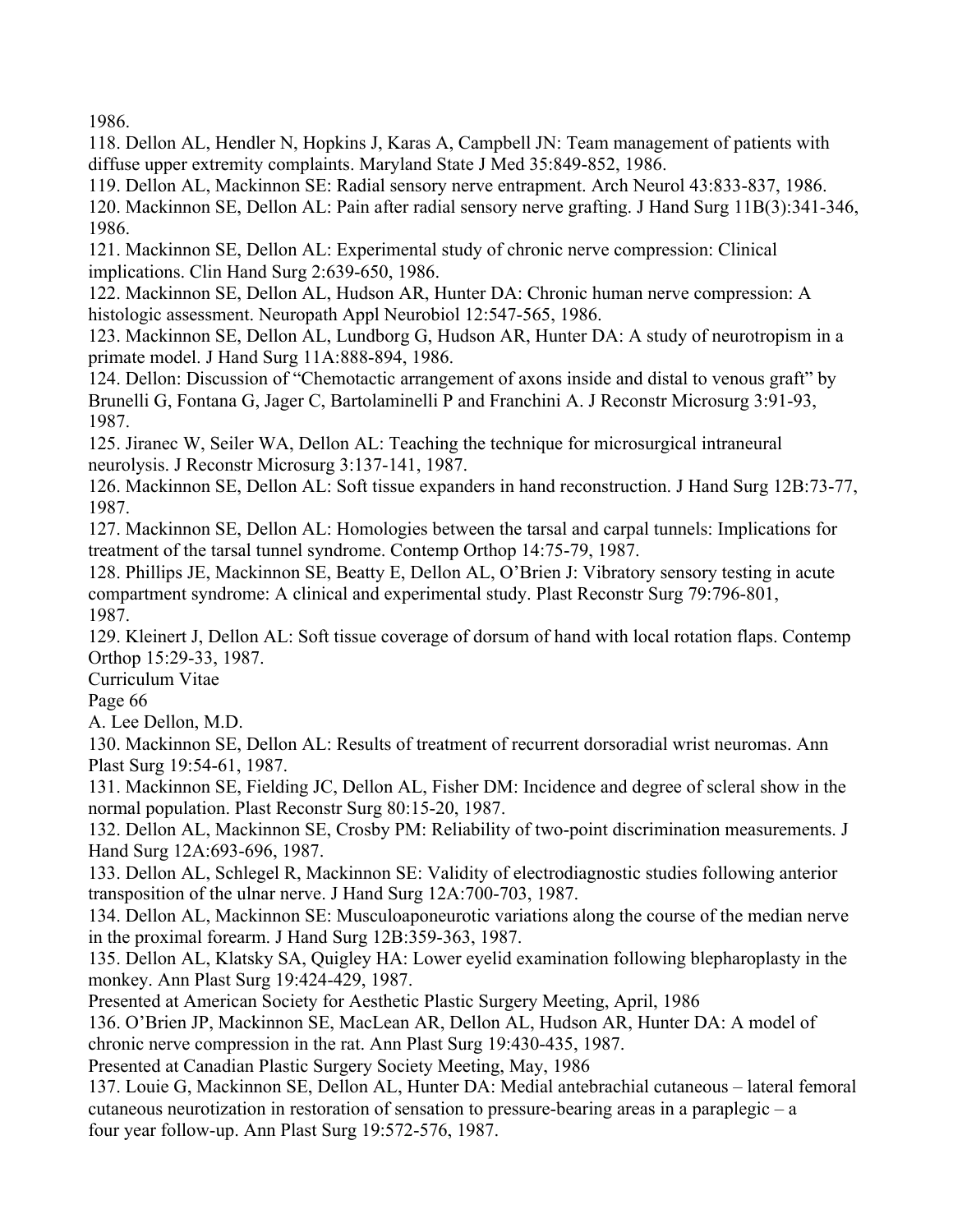Presented Group pour l'Advancement de la Microchirurgie of Canada Meeting, May, 1986 Presented at American Congress of Rehabilitation Medicine Meeting, October, 1986

138. Zachary LS, Dellon AL: Progression of the zone of injury in experimental nerve injuries. Microsurg 8:182-185, 1987.

Presented at American Society for Hand surgery Meeting, October, 1987

139. Saplys R, Mackinnon SE, Dellon AL: The relationship between nerve entrapment versus neuroma complications and the misdiagnosis of deQuervain's Disease. Contemp Orthop 15:51-57, 1987.

140. Dellon AL: Optimism in diabetic neuropathy. Ann Plast Surg 20:103-105, 1988.

141. Dellon AL, Mackinnon SE, Seiler WA IV: Susceptibility of the diabetic nerve to chronic compression. Ann Plast Surg 20:117-119, 1988.

142. Dellon AL, Farmer E: Pigmented Spitz nevus in an adult. Ann Plast Surg 20:128-132, 1988. Curriculum Vitae

Page 67

A. Lee Dellon, M.D.

143. Mackinnon SE, O'Brien JP, Dellon AL, MacLean AR, Hudson AR, Hunter DA: An assessment of the effects of different treatment strategies, including internal neurolysis, on a chronically compressed rat sciatic nerve. Plast Reconstr Surg 81:251-256, 1988.

Presented at Canadian Plastic Surgery Society Meeting, May, 1986

144. Mura R, Cool-Foley A, Anderson R, Dellon AL: Basal cell carcinoma covering 9% of the body surface area. Ann Plast Surg 20:292-297, 1988.

145. Dellon AL, Mackinnon SE: Human ulnar neuropathy at the elbow: Clinical, electrical and morphometric correlations. J Reconstr Microsurg 4:179-187, 1988.

146. Dellon AL: Discussion of "The relationship between structural features of nerve trunk and suture methods", by Zhong S, et al. J Reconstr Microsurg 9:185-187, 1988.

147. Dellon AL: Surgical follow-up: Partial thickness skin excision for the dyskeratoses. Plast Reconstr Surg 81:625-630, 1988.

148. Dellon AL: Operative technique for submuscular transposition of the ulnar nerve. Contemp Orthop 16:17-24, 1988.

149. Mackinnon SE, Dellon AL: Evaluation of microsurgical internal neurolysis in a primate median nerve model of chronic nerve compression. J Hand Surg 13A:345-351, 1988.

Presented at American Society for Surgery of the Hand Meeting, February, 1986

150. Mackinnon SE, Dellon AL: Anatomic investigations of nerves at the wrist: I. Orientation of the motor fascicle of the median nerve in the carpal tunnel. Ann Plast Surg 21:32-35, 1988.

151. Dellon AL, Mackinnon SE: Anatomic investigations of nerves at the wrist: II. Incidence of fibrous arch overlying the motor branch of the ulnar nerve. Ann Plast Surg 21:36-37, 1988.

152. Mackinnon SE, Dellon AL, Hunter DA: Histologic assessment of the effects of the distal nerve in determining regeneration across a nerve gap. Microsurg 9:46-51, 1988.

153. Mackinnon SE, Dellon AL: A surgical algorithm for the management of facial palsy. Microsurg 9:30-35, 1988.

154. Mackinnon SE, Dellon AL: Technical considerations of the latissimus dorsi muscle flap: A segmentally innervated muscle transfer for facial reanimation. Microsurg 9:36-45, 1988.

155. Mackinnon SE, Dellon AL: A comparison of nerve regeneration across a sural nerve graft and a vascularized pseudosheath. J Hand Surg 13A:935-941, 1988.

Presented at Northeastern Society of Plastic and Reconstructive Surgeons Meeting, September, 1986

156. Dellon AL, Mackinnon SE: An alternative to the classical nerve graft for the management of the short nerve gap. Plast Reconstr Surg 82:849-856, 1988.

Curriculum Vitae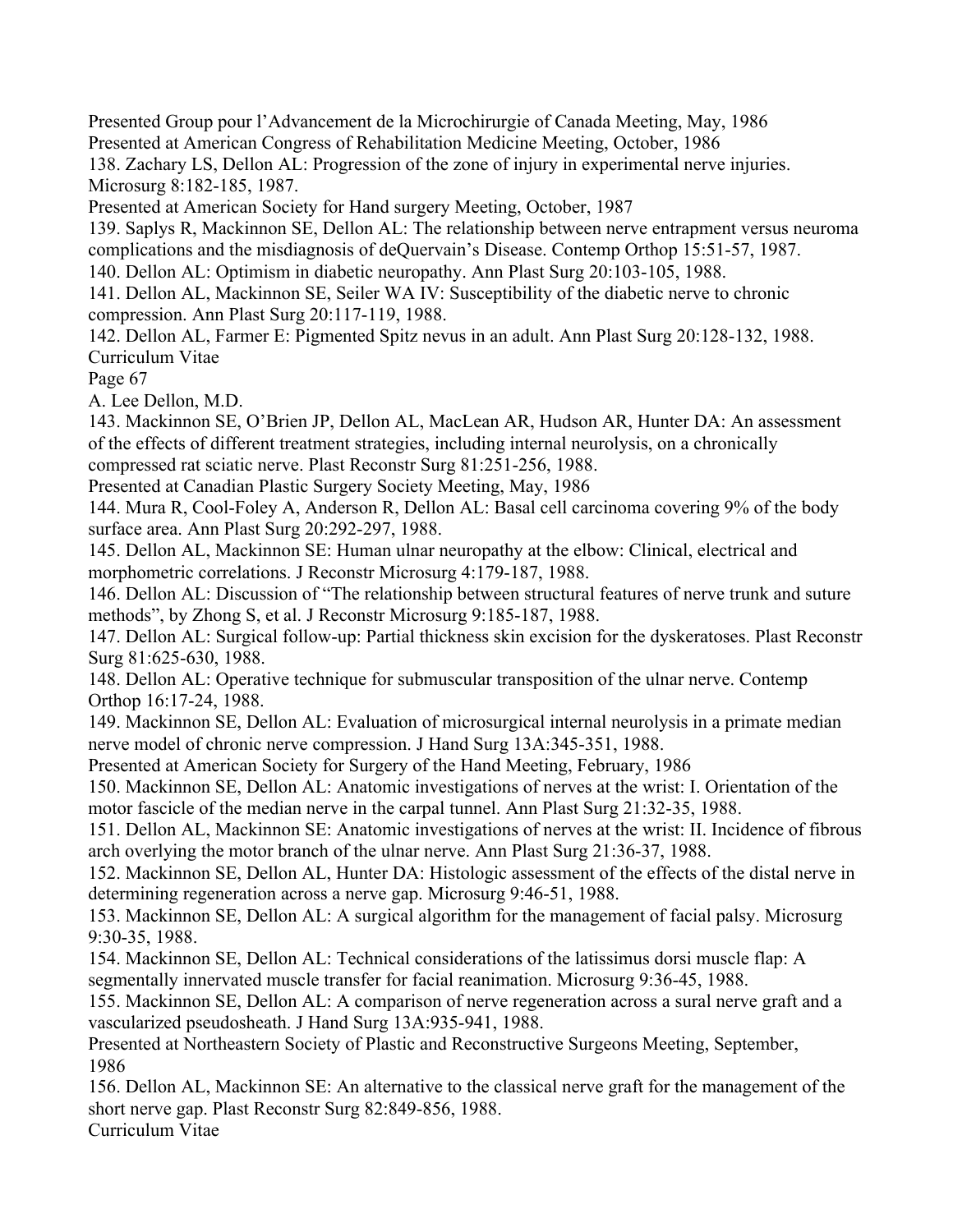Page 68

A. Lee Dellon, M.D.

Presented at American Association of Plastic Surgeons Meeting, May, 1986

157. Dellon AL: Are we selling the cleft palate short? Ann Plast Surg 21:399-400, 1988.

158. Cornblath DE, Dellon AL, Mackinnon SE: Electrodiagnostic evaluation of peripheral nerves in Type I diabetic primate. Muscle Nerve 12:233-235, 1989.

159. Zachary LS, Dellon AL, Seiler WA IV: Relationship of intraneural damage in the rat sciatic nerve to the mechanism of injury. J Reconstr Microsurg 5:137-140, 1989.

Presented at American Society for Hand Surgery Meeting, September, 1987

160. Merle M, Dellon AL, Campbell J, Chang PS: Clinical complications of silicon-polymer entubulation of nerve. Microsurg 10:130-133, 1989.

161. Crosby PM, Dellon AL: A comparison of two-point discrimination test devices. Microsurg 10:134-137, 1989.

162. Nakada M, Dellon AL: Relationship between sensibility and ability to read braille in diabetics. Microsurg 10:138-141, 1989.

163. Hobelmann CF Jr, Dellon AL: Use of prolonged sympathetic blockade as an adjunct to surgery in the patient with sympathetic maintained pain. Microsurg 10:151-153, 1989.

164. Brown CJ, Mackinnon SE, Dellon AL, Bain JR: The sensory potential of free flap donor sites. Ann Plast Surg 23:135-140, 1989.

165. Dellon AL: Review of treatment results for ulnar nerve compression at the elbow. J Hand Surg 14A:688-699, 1989.

166. Mackinnon SE, Dellon AL, O'Brien JP, Goldberg N, Carleton JM, Hunter DA, Seiler WA IV: Selection of optimal axon ratio for nerve regeneration. Ann Plast Surg 23:129-134, 1989.

167. Dellon AL, Mackinnon SE: Sciatic nerve regeneration in the rat: Validity of walking track assessment in the presence of chronic contractures. Microsurg 10:220-225, 1989.

168. Dellon AL, Mackinnon SE: Reanimation following facial paralysis by adjacent muscle neurotization: Experimental model in the primate. Microsurg 10:251-255, 1989.

169. Dellon AL: Treatment of recurrent metatarsalgia by neuroma resection and muscle implantation: Case report and algorithm for management of Morton's "neuroma". Microsurg 10:256-259, 1989.

170. Dellon AL, Mackinnon SE: Selection of the appropriate parameter to measure neural regeneration. Ann Plast Surg 23:197-202, 1989.

171. Dellon AL: The levator veli palatini muscle arises from the second brachial arch. Ann Plast Surg 23:317-319, 1989.

Curriculum Vitae

Page 69

A. Lee Dellon, M.D.

172. Vogel J, Dellon AL: Frostbite. Upper extremity reconstruction. Clin Plast Surg 16:565-576, 1989.

173. Dellon AL: Think nerve in upper extremity reconstruction. Clin Plast Surg 16:617-627, 1989.

174. Dellon AL: Discussion of "The reversed venous arterialized nerve graft in digital nerve

reconstruction across scarred beds", by Rose EH, et al. Plast Reconstr Surg 83:603-604, 1989.

175. Dellon AL: Discussion of "Autogenous vein graft repair of digital nerve defects in the finger: a retrospective clinical study", by Walton RL, et al. Plast Reconstr Surg 84:950-952, 1989.

176. Mackinnon SE, Dellon AL: Clinical nerve reconstruction with a bioabsorbable polyglycolic acid tube. Plast Reconstr Surg 85:419-424, 1990.

Presented at American Association of Plastic Surgeons Meeting, May, 1988

177. Dellon AL: The sensational contributions of Erik Moberg. J Hand Surg 15B:24-29, 1990.

178. Mackinnon SE, Dellon AL: A study of nerve regeneration across synthetic (Maxxon) and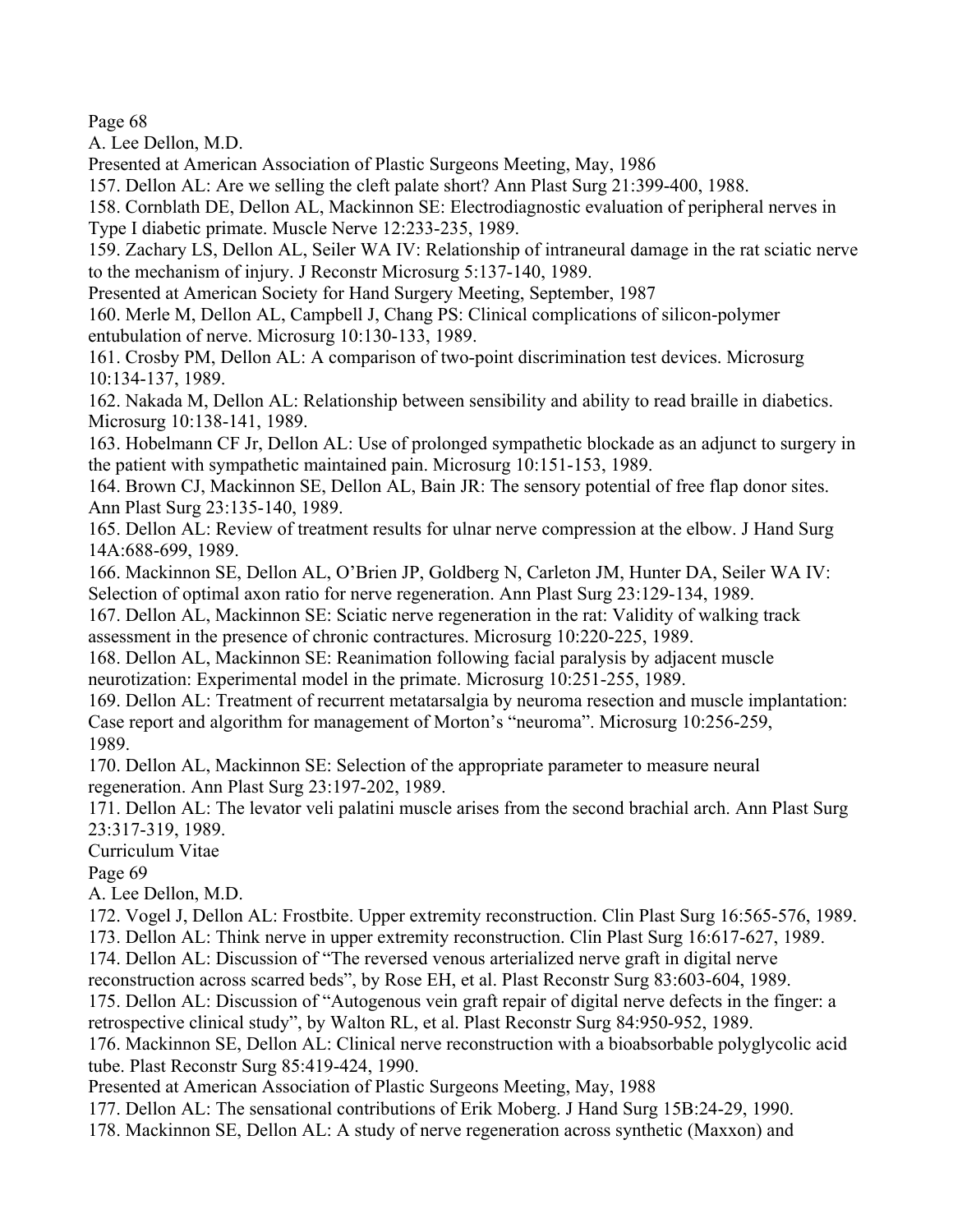biological (collagen) nerve conduits for nerve gaps up to 5 cm. in the primate. J Reconstr Microsurg 6:117-121, 1990.

179. Campbell J, Dellon AL: Traction injury to the spinal accessory nerve. J Neurosurg 72:500-502, 1990.

180. Spindler H, Dellon AL: Nerve conduction studies in the superficial radial nerve entrapment syndrome. Muscle Nerve 13:1-5, 1990.

181. Dellon AL: Wound healing in nerve. Clin Plast Surg 17:545-570, 1990.

182. Ramirez OM, Ruas E, Dellon AL: Components separation method for abdominal wall reconstruction. Plast Reconstr Surg 86:519-526, 1990.

183. Dellon AL: Entrapment of the deep peroneal nerve on the dorsum of the foot. Foot and Ankle 11:73-80, 1990.

184. Dellon AL, Fine IT: A non-invasive technique for diagnosis of chronic compartment syndrome in the first dorsal interosseous muscle. J Hand Surg 15A:1008-1009, 1990.

185. Campbell JN, Naff N, Dellon AL: Thoracic Outlet Syndrome: A Neurosurgical Perspective. Neurosurg Clin No Amer 2:227-234, 1991.

186. Dellon AL: Techniques for Successful Management of Ulnar Nerve Entrapment at the Elbow. Neurosurg Clin No Amer 2:57-73, 1991.

187. Dellon AL, Mackinnon SE: Chronic nerve compression model for the double crush hypothesis. Ann Plast Surg 26:259-264, 1991.

Curriculum Vitae

Page 70

A. Lee Dellon, M.D.

188. Francel T, Dellon AL, Campbell JN: Quadrilateral space syndrome. Plast Reconstr Surg 87:911- 916, 1991.

189. Dellon AL, Mackinnon SE: Results of posterior tibial nerve grafting at the ankle. J Reconstr Microsurg 7:81-83, 1991.

Presented at Northeastern Society of Plastic and Reconstructive Surgeons Meeting, September, 1990

190. Dellon AL: Muscle sense or non-sense. Ann Plast Surg 26:444-448, 1991.

191. Dellon AL: Plastic Surgery. JAMA (Contempo Issue) 265:3160-3161, 1991.

192. Dellon AL: Tendon transfer to correct the abducted little finger in ulnar dysfunction. J Hand Surg 16A:819-823, 1991.

193. Johnston RB, Zachary LS, Dellon AL, Seiler WA IV, Teplica DM: Improved imaging of rat hindfoot prints for walking track analysis. J Neurosci Methods 38:111-114, 1991

Presented at American Society of Reconstructive Microsurgery Meeting (poster season), 1990 194. Dellon ES, Dellon AL: Functional assessment of neurologic impairment: Track analysis in diabetic

and compression neuropathies. Plast Reconstr Surg 88:686-694, 1991.

Presented at Plastic Surgery Research Council Meeting, April, 1990

Presented at American Society of Plastic and Reconstructive Surgery Meeting, October, 1990

195. Mackinnon SE, Dellon AL, O'Brien JP: Changes in nerve fibre numbers distal to a nerve repair in the rat sciatic nerve. Muscle Nerve 14:1116-1122, 1991.

196. Mackinnon SE, Dellon AL: Reinnervation of distal sensory nerve environments by regenerating sensory axons. Neurosci 46:595-603, 1992.

197. Brunelli G, Battiston B, Dellon AL: Correlation of moving two-point discrimination and Gnostic Rings in sensibility evaluation. J Reconstr Microsurg 8:31-34, 1992.

198. Chang B, Dellon AL: An alternative incision for approaching recurrent median nerve compression at the wrist. Plast and Reconstr Surg 89:576-577, 1992.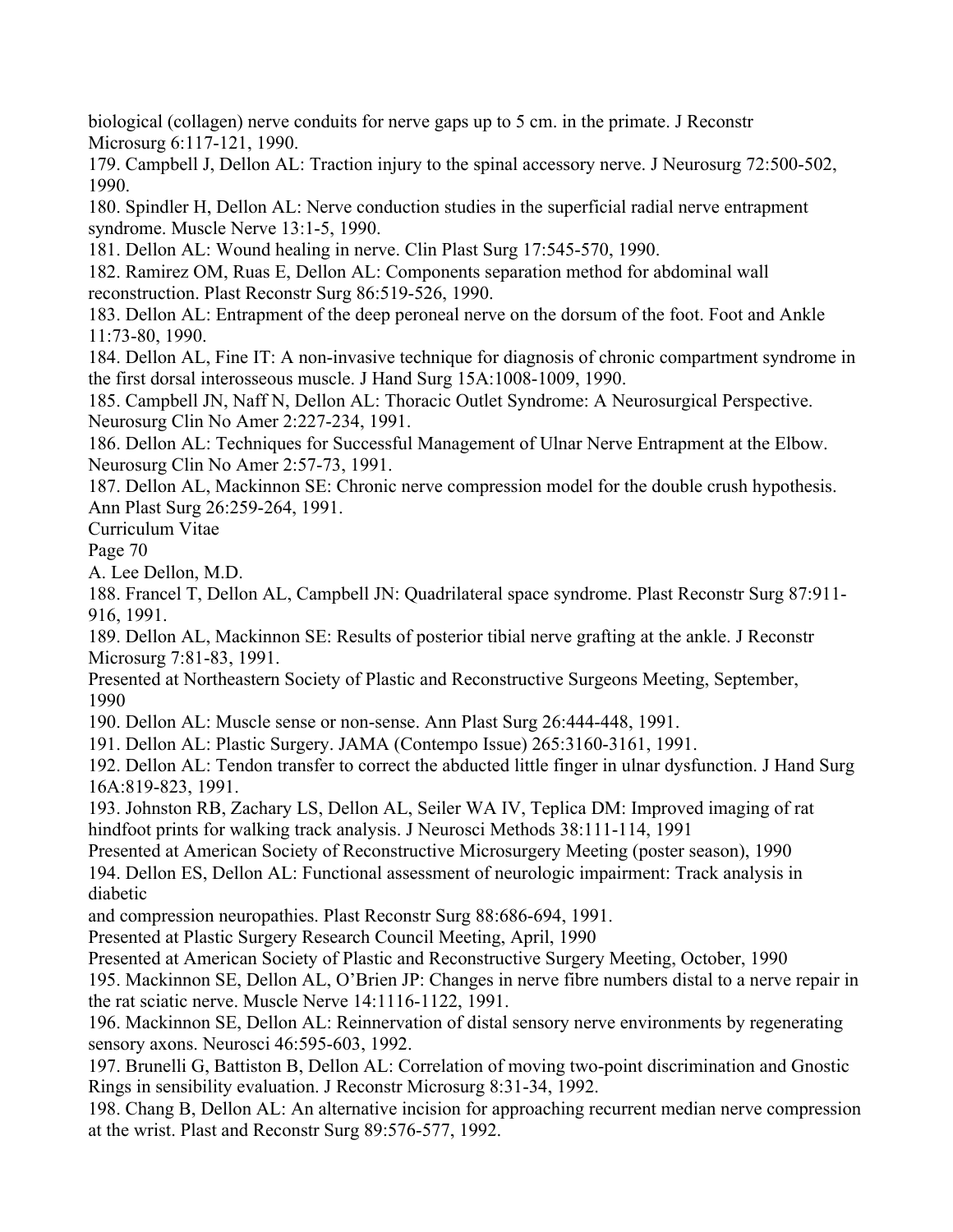Presented at Northeastern Society of Plastic and Reconstructive Surgeons Meeting, September, 1991

199. Slezak S, McGibbon B, Dellon AL: The sensational transverse rectus abdominus myocutaneous (TRAM) flap: Return of sensibility after TRAM reconstruction. Ann Plast Surg 28:210-217, 1992.

200. Dellon AL, Luethke R, Wong L, Barnett N: Epidermal nevus: Treatment by partial thickness skin excision. Ann Plast Surg 28:292-296, 1992.

Curriculum Vitae

Page 71

A. Lee Dellon, M.D.

201. Wong L. Dellon AL: Soft tissue chondroma presenting as a painful finger: Diagnosis by magnetic resonance imaging. Ann Plast Surg 28:304-306, 1992.

202. Luethke R, Dellon AL: Accessory abductor digiti minimi muscle originating proximal to the wrist causing symptomatic ulnar nerve compression. Ann Plast Surg 28:307-308, 1992.

203. Dellon AL: Treatment of symptoms of diabetic neuropathy by peripheral nerve decompression. Plast Reconstr Surg 89:689-697, 1992.

Presented at American Association of Plastic Surgery Meeting, May, 1987

Presented at American Society for Surgery of the Hand Meeting, September, 1990

204. Francel TJ, Dellon AL: Functional limb salvage combining gastrocnemius neurotization and posterior tibial nerve grafting: A case report. J Reconstr Microsurg 8:209-213, 1992.

205. Dellon AL: Patient evaluation and management considerations in nerve compression. Hand Clin 8:229-240, 1992.

206. Dellon AL: Management of peripheral nerve injuries: Basic principles of microneurosurgical repair. Oral Maxillofac Surg Clin No Amer 4:393-403, 1992.

207. Dellon AL, Crawley WA: Nerve reconstruction with alloplastic material in the head and neck region. Oral Maxillofac Surg Clin No Amer 4:527-533, 1992.

208. Dellon AL: De-epithelialized pedicle flap placed subcutaneously for fingertip reconstruction. J Hand Surg 17A:578-579, 1992.

Presented at Northeastern Society on Plastic and Reconstructive Surgeons Meeting, September, 1990

209. Dellon ES, Mourey R, Dellon AL: Human pressure perception values for constant and moving one- and two-point discrimination. Plast Reconstr Surg 90:112-117, 1992.

Presented at Symposium of Peripheral Nerve Surgery, Vienna, November 26, 1991

210. Crawley WA, Dellon AL: Inferior alveolar nerve reconstruction with a polyglycolic acid, bioabsorbable nerve conduit: A case report. Plast Reconstr Surg 90:300-302, 1992.

Presented at Northeastern Society of Plastic and Reconstructive Surgeons Meeting, September, 1991

211. Levin LS, Dellon AL: Pathology of the shoulder as it relates to the differential diagnosis of thoracic outlet compression. J Reconstr Microsurg 8:313-317, 1992.

212. Dellon AL: Treatment of Morton's neuroma as a nerve compression: The role for neurolysis. J Amer Pod Med Assn 82:399-402, 1992.

Curriculum Vitae

Page 72

A. Lee Dellon, M.D.

213. Dellon AL, Scally AL, Kuhlmeier KV: Impact of the journal, Plastic and Reconstructive Surgery. Plast Reconstr Surg 90:717-722, 1992.

214. Dellon AL: Restoration of facial nerve function: An approach for the Twenty-First Century. Neurosurg Quart 2:199-222, 1992.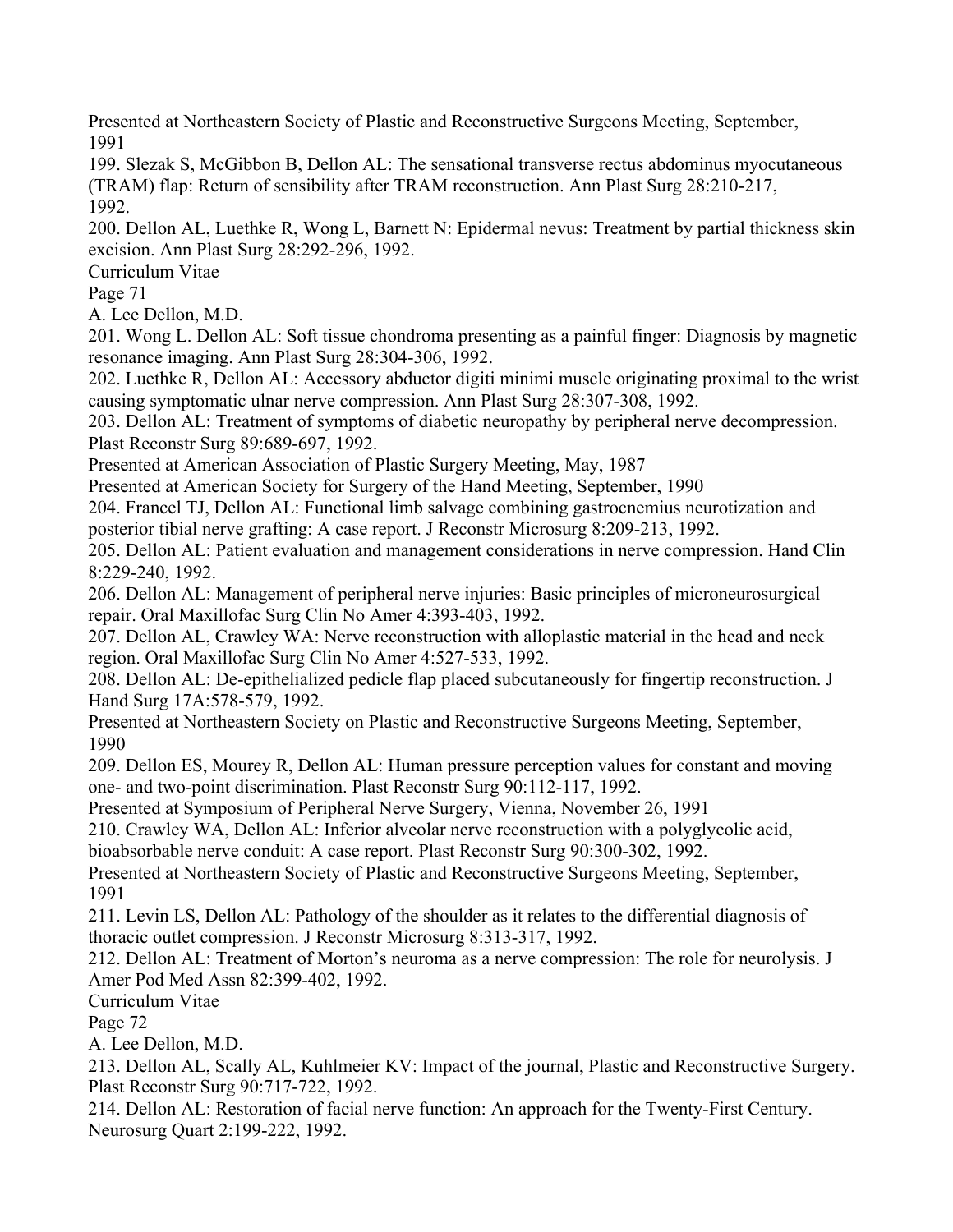215. Dellon AL: "Brachial plexus compression" (not "thoracic outlet syndrome"): Treatment by supraclavicular plexus neurolysis. J Reconstr Microsurg 9:11-18, 1993.

Presented at the American Society for Microsurgery Meeting, October, 1990

216. Dellon ES, Dellon AL: The first nerve graft, Vulpian and the 19th Century neural regeneration controversy. J Hand Surg 18A:369-372, 1993.

217. Zachary LS, Dellon ES, Nicholas EM, Dellon AL: The structural basis of Felice Fontana's spiral bands and their relationship to nerve injury. J Reconstr Microsurg 9:131-138, 1993.

218. Naff N, Dellon AL, Mackinnon SE: The anatomic course of the palmar cutaneous branch of the median nerve, including a description of its own unique tunnel. J Hand Surg 18B:316-317, 1993.

219. Slezak S, Dellon AL: Quantitation of sensibility in gigantomastia and alteration following reduction mammoplasty. Plast Reconstr Surg 91:1265-1269, 1993.

220. Dellon AL: A numerical grading scale for peripheral nerve function. J Hand Ther 6:152-160, 1993.

Presented at American Society for Peripheral Nerve Meeting, April, 1993

221. Dellon AL, Mackinnon SE, Brandt KE: The Semmes-Weinstein nylon filaments' markings. J Hand Surg 18A:756-757, 1993.

222. Johnston B, Zachary LS, Dellon AL, Mackinnon SE: Neural regeneration through a distal site of nerve compression. J Reconstr Microsurg 9:271-274, 1993.

Presented at American Association of Hand Surgery (poster session), September, 1991

223. Chang B, Dellon AL: Surgical management of recurrent carpal tunnel syndrome. J Hand Surg (Br) 18B:467-470, 1993.

Presented at Resident-Fellow Day, American Society for Hand Surgery Meeting, October, 1991 Presented at Northeastern Society of Plastic and Reconstructive Surgeons Meeting, 1991 Presented at American Society for Peripheral Nerve, May, 1991

224. Dellon AL: Clinical assessment of peripheral nerve injuries. Curr Orthop 7:213-217, 1993. 225. Cooley BC, Dellon AL: Discussion of "Is laser repair effective for secondary repair of a focal lesion incontinuity?", by Dubuisson AS, Kline DG. Microsurg 14:402-403, 1993. Curriculum Vitae

Page 73

A. Lee Dellon, M.D.

226. Dellon AL, Hament W, Gittelsohn A: Non-operative management of cubital tunnel syndrome; results of eight year prospective study. Neurol 43:1673-1677, 1993.

227. Dellon ES, Crone S, Mourey R, Dellon AL: Comparison of Pressure-Specifying Sensory Device and Semmes-Weinstein nylon monofilaments. Restor Neurosci Neurol 5:323-326, 1993.

228. Dellon AL: Submuscular transposition of the ulnar nerve at the elbow. Neurosurg Operat Atlas 3:459-466, 1993.

229. Liszka TG, Dellon AL, Manson PN: Iliohypogastric nerve entrapment following abdominoplasty. Plast Reconstr Surg 93:181-184, 1994.

230. Tassler PL, Dellon AL, Canoun C: Identification of elastic fibers in the peripheral nerve. J Hand Surg (Brit) 19B:48-54, 1994.

231. Horner G, Dellon AL: Innervation of the human knee joint and implications for surgery. Clin Orthop Rel Res 301:221-226, 1994.

Presented at the Orthopedic Research Society Meeting, San Francisco, February, 1993 232. Evans GRD, Dellon AL: Implantation of the palmar cutaneous branch of the median nerve into

the pronator quadratus for treatment of painful neuroma. J Hand Surg 19A:203-206, 1994.

233. Watts D, Tassler PL, Dellon AL: The effect of double gloving on cutaneous sensibility, skin compliance and suture identification. Contemp Surg 44:289-292, 1994; Contemp Orthop 29:407- 411, 1994.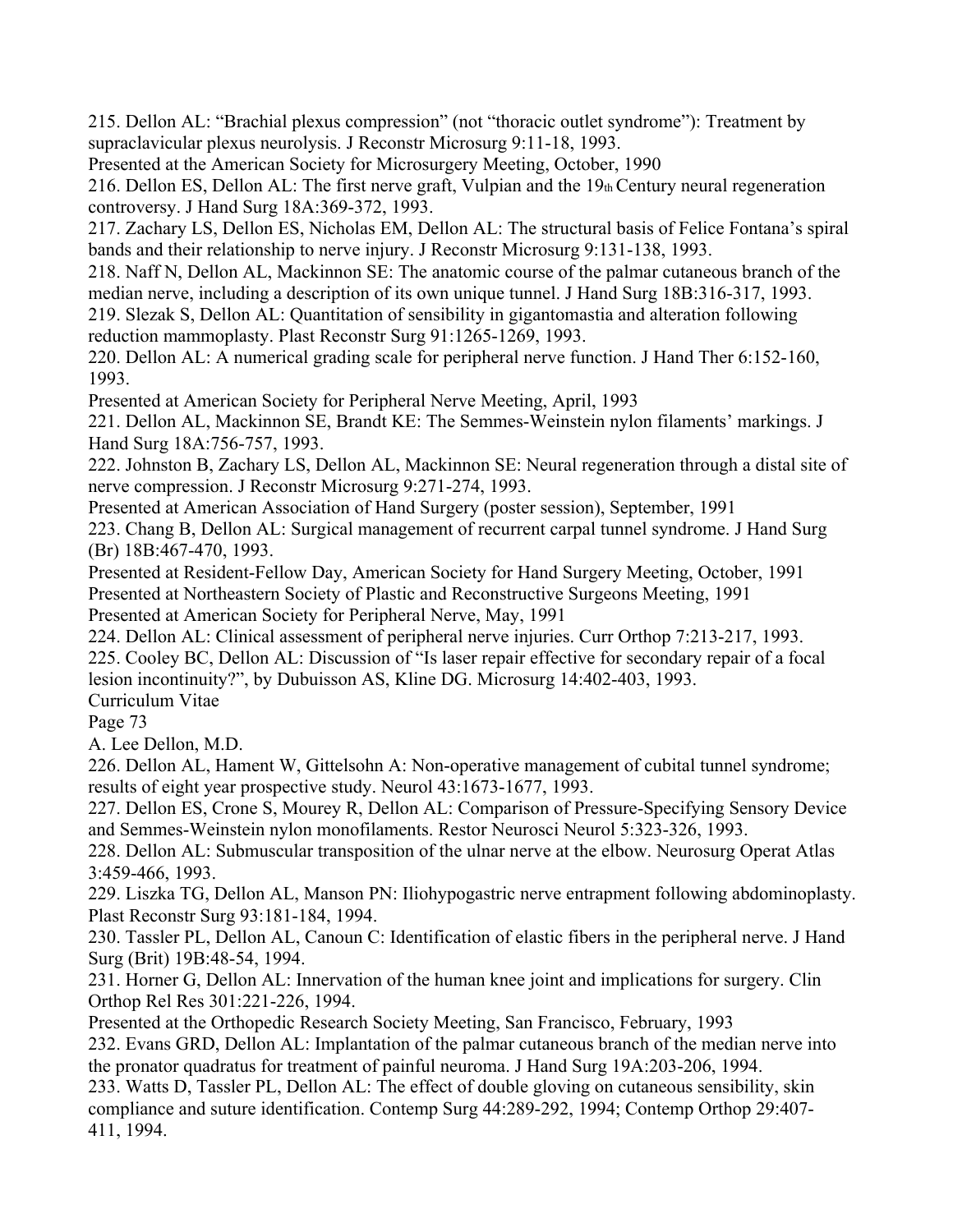234. Dellon ES, Dellon AL, Seiler WA IV: The effect of tarsal tunnel decompression in the streptozotocin-induced diabetic rat. Microsurg 15:265-268, 1994.

Presented at Plastic Surgery Research Council Meeting, Toronto, April, 1992

235. Dellon AL: "Tube or not tube, …" J Hand Surg 19B:271-272, 1994.

236. Evans GRD, Crawley W, Dellon AL: Inferior alveolar nerve grafting: An approach without intermaxillary fixation. Ann Plast Surg 33:221-224, 1994.

237. Tassler PL, Dellon AL: A draught of historical significance. Plast Reconstr Surg 91:400-401, 1994.

238. Coert JH, Dellon AL: Peripheral nerve entrapment due to motor vehicle accidents. J Trauma 37:191-194, 1994.

239. Brown WF, Dellon AL, Campbell WW: Electrodiagnosis in the management of focal neuropathies: The "WOG" Syndrome. Muscle Nerve 17:1336-1342, 1994.

240. Coert JH, Dellon AL: Clinical implications of the surgical anatomy of the sural nerve. Plast Reconstr Surg 94:850-855, 1994.

Curriculum Vitae

Page 74

A. Lee Dellon, M.D.

241. Dellon AL, Chang E, Coert JH, Campbell K: Intraneural ulnar pressure changes related to operative techniques for cubital tunnel decompression. J Hand Surg (Am) 19A:923-930, 1994. Presented at the American Society for Plastic Surgery meeting, September, 1994, San Diego

242. Dellon ES, Keller K, Moratz V, Dellon AL: The relationship between skin hardness, pressure perception and two-point discrimination in the fingertip. J Hand Surg 20B:44-48, 1995.

Presented at American Society for Peripheral Nerve Meeting, April, 1993

243. Graham B, Dellon AL: Sensory recovery in innervated free-tissue transfers: A review. J Reconstr Microsurg 11:157-166, 1995.

244. Dellon AL: Resection: nerve repair's most neglected technique. Plast Surg Techn 1:191-199, 1995.

245. Turkof E, Puig S, Choi SS, Zach G, Dellon AL: The radial sensory nerve entrapped between the two slips of a split brachioradialis tendon: A rare aspect of Wartenberg's Syndrome. J Hand Surg (Am) 20A:676-678, 1995.

246. Tassler PL, Dellon AL: Correlation of measurements of pressure perception using the Pressure-Specified Sensory Device with electrodiagnostic testing. J Occup Med 37:862-866, 1995.

247. Tassler PL, Dellon AL, Sheffler N: Cutaneous pressure thresholds in ulcerated and non-ulcerated diabetic feet, measured with the Pressure-Specified Sensory Device. J Amer Pod Med Assn 85:679-684, 1995.

248. Mackinnon SE, Dellon AL: Fascicular pattern of the hypoglossal nerve. J Reconstr Microsurg 11:195-198, 1995.

249. Ress AM, Babovic S, Angel MF, Im, MJ Dellon AL, Manson PN: Free radical damage in acute nerve compression. Ann Plast Surg 34:388-395, 1995

Presented at American Society for Peripheral Nerve Meeting, Rye, New York, May, 1994 Presented at Plastic Surgery Research Council Meeting, Ann Arbor, June, 1994

250. Dellon AL, Mont MA, Hungerford DS: Partial denervation for treatment of persistent neuroma pain after total knee arthroplasty. Clin Orthop Rel Res 316:145-150, 1995.

Presented at American Academy of Orthopedic Surgery Meeting, New Orleans, February, 1994

Presented at American Association of Plastic Surgery Meeting, Saint Louis, May 1994

Presented at American Society for Peripheral Nerve Meeting, Rye, New York, May, 1994

251. Nahabedian MY, Dellon AL: Meralgia paresthetica: Etiology, diagnosis and outcome of surgical management. Ann Plast Surg 35:590-594, 1995.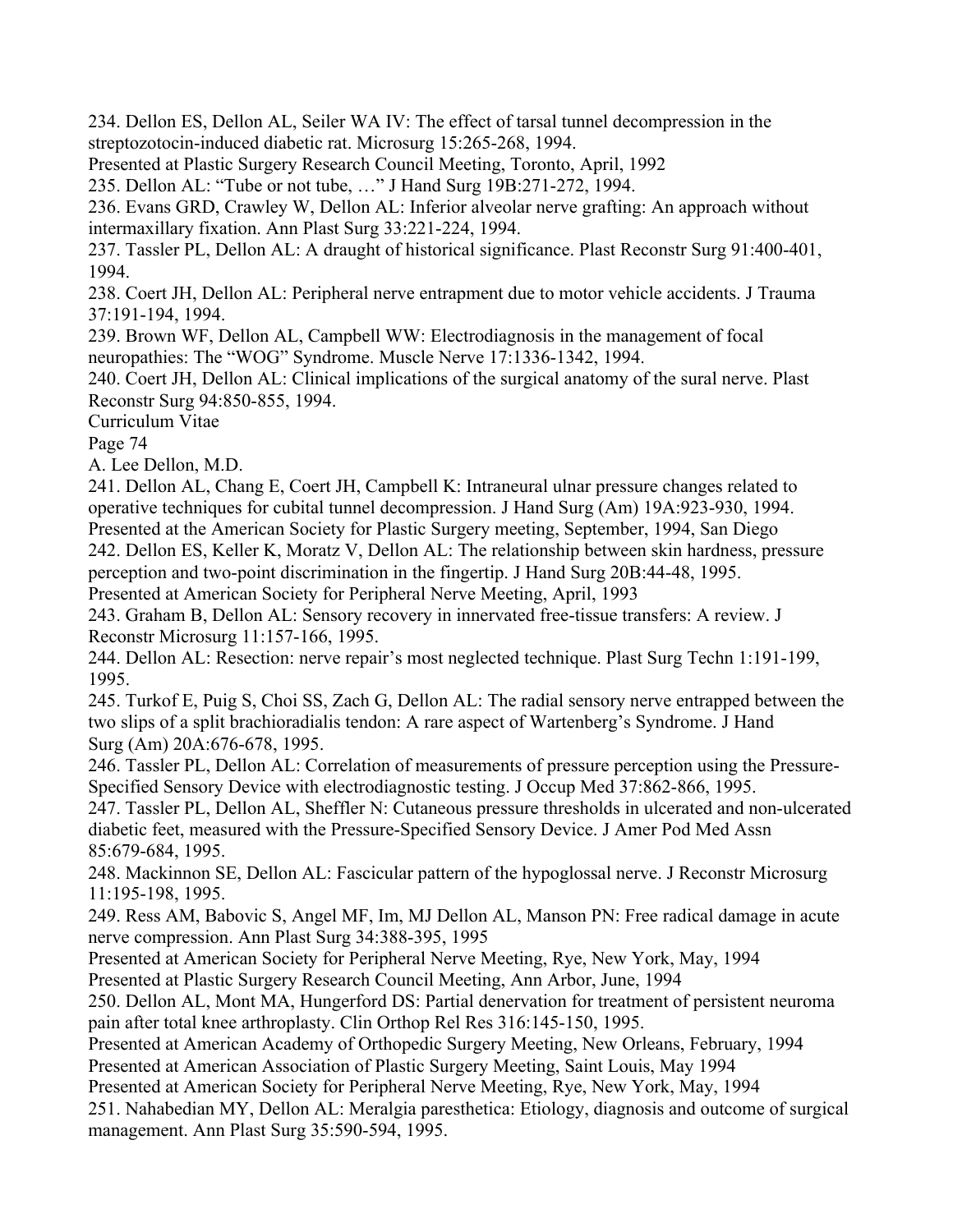252. Babovic S, Ress A, Dellon AL, Angel MF: Preliminary observations of the effect of diabetes mellitus on nerve regeneration. Surg Forum 66:611-613, 1995.

Curriculum Vitae

Page 75

A. Lee Dellon, M.D.

253. Li Y, Bickel KD, Im MJ, Hu L, Dellon AL, Vander Kolk CA, Manson P: Effects of deferoxamine on ischemia/reperfusion injury after peripheral nerve compression. Ann Plast Surg 36:365-369, 1996.

Abstract submitted American Association of Hand Surgery, 1996 Meeting

254. Tassler PL, Dellon AL: Pressure perception in the normal lower extremity and in tarsal tunnel syndrome. Muscle Nerve 19:285-289, 1996.

255. Dellon AL: Computer-assisted sensibility evaluation and surgical treatment of tarsal tunnel syndrome. Adv Pod 2:17-40, 1996.

256. Mont MA, Dellon AL, Chen F, Hungerford MW, Krackow KA, Hungerford DH: Operative treatment of peroneal nerve palsy. J Bone Joint Surg 78A:863-869, 1996.

257. Aszmann OC, Dellon AL, Birely B, McFarland E: Innervation of the human shoulder joint and its implications for surgery. Clin Orthop Rel Res 330:202-207, 1996.

Presented at American Society for Peripheral Nerve, Montreal, October, 1995

Presented at American Academy of Orthopedic Surgery, Atlanta, February, 1996

258. Dellon AL, Mont M, Mullik T, Hungerford D: Partial denervation for persistent neuroma pain around the knee. Clin Orthop Rel Res 329:216-222, 1996.

259. Dellon AL, Aszmann OC, Muse V: Collateral sprouting documentation using the PSSD. Ann Plast Surg 37:520-525, 1996.

Presented at the American Society for Peripheral Nerve, Montreal, October, 1995

260. Aszmann OC, Dellon AL: Internal topography of the axillary nerve: an anatomic and histologic study as it relates to microsurgery. J Reconstr Microsurg 12:359-363, 1996.

Presented at American Society for Peripheral Nerve, Saint Louis, June, 1996

Presented at American Society for Surgery of the Hand, Nashville, September, 1996

Presented at Peripheral Nerve Society, Cambridge, England, July, 1997

261. Nahabedian MY, Dellon AL: Outcome of the surgical management of nerve injuries in the ilioinguinal region. J Am Coll Surg 184:265-268, 1997.

Presented at American Association of Plastic Surgery Meeting, San Diego, May, 1995

262. Mucci S, Dellon AL: Restoration of lower lip sensation: Neurotization of the mental nerve with the supraclavicular nerve. J Reconstr Microsurg 13:151-155, 1997.

263. Dellon ES, Keller KM, Moratz V, Dellon AL: Validation of cutaneous pressure threshold measurements for the evaluation of hand function. Ann Plast Surg 38:485-492, 1997.

Curriculum Vitae

Page 76

A. Lee Dellon, M.D.

264. Dellon AL, Keller KM: Computer-assisted quantitative sensory testing in carpal and cubital tunnel syndromes. Ann Plast Surg 38:493-502, 1997.

Presented at American Society for Surgery of the Hand, San Francisco, October, 1995

265. Wong L, Dellon AL: Brachial neuritis presenting as anterior interosseous nerve compression – Implications for diagnosis and treatment: A case report. J Hand Surg 22A:536-539, 1997.

266. Aszmann OC, Dellon ES, Dellon AL: The anatomic course of the lateral femoral cutaneous nerve and its susceptibility to compression and injury. Plast Reconstr Surg 100:600-604, 1997.

Presented at the American Society for Peripheral Nerve, Saint Louis, May 1996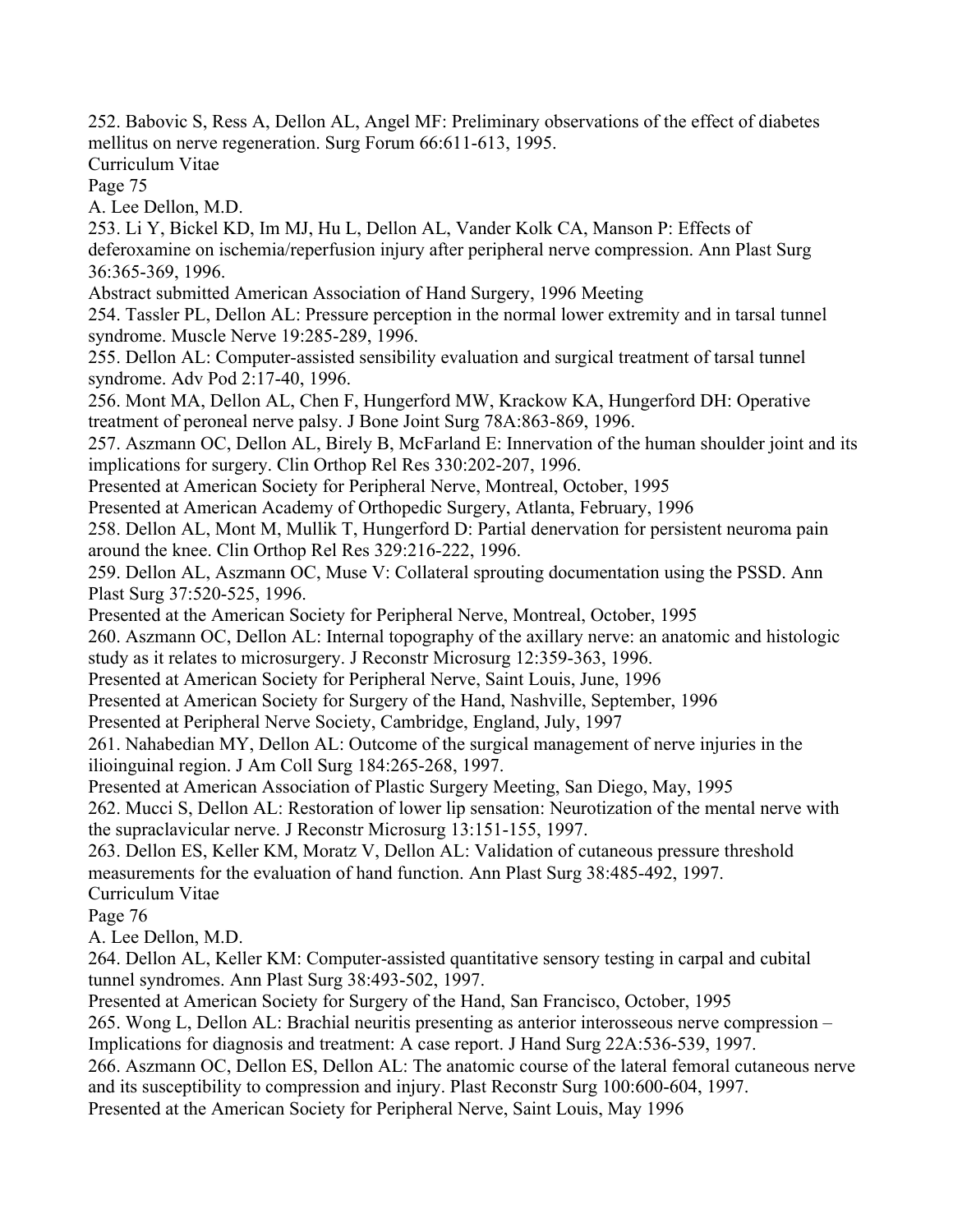267. Mitterhauser M, Muse VL, Dellon AL, Jetzer T: Detection of submaximal effort with computerassisted

grip strength measurement. J Occup Environ Med 39:1221-1227, 1997.

268. Dellon AL: Discussion of "Wrapping of nerves with vein grafts in rats: Safe technique for treatment of chronic compression neuropathy" by Xu J et al. J Reconstr Microsurg 14:329-330, 1998.

269. Babovic S, Ress AM, Dellon AL, Angel MF, Im MJ, Manson PN: Nerve regeneration in diabetic rats. Microsurg 18:9-11, 1998.

270. Aszmann OC, Ebmer JM, Dellon AL: The cutaneous innervation of the medial ankle: An anatomic study of the saphenous, sural and tibial nerve and their clinical significance. Foot and Ankle 19:753-756, 1998.

Presented at Poster Session of American Society for Peripheral Nerve, Williamsburg, June 1997 271. Dellon AL, Aszmann OC: Treatment of dorsal foot neuromas by translocation of nerves into anterolateral compartment. Foot and Ankle 19:300-303, 1998.

Presented at American Society for Peripheral Nerve, Williamsburg, June, 1997

Presented at Northeastern Society for Plastic Surgery, Bermuda, October, 1997

272. Aszmann OC, Ebmer JM, Dellon AL: Description of the mylohyoid/anterior digastric

neurovascular flap. Plast Reconstr Surg 102:369-372, 1998.

Presented at Poster Session of Plastic Surgery Research Council, Galveston, 1997

Presented at Microsurgery Symposium, Sao Paolo, Brazil, 1997

Presented at American Society for Reconstructive Microsurgery, Phoenix, January, 1998

273. Liszka T, Dellon AL, Im M, Angel M, Plotnik L: Lipectomy in the Zucker fat rat lowers serum cholesterol and triglycerides. Plast Reconstr Surg 102:1122-1127, 1998.

Presented at American Society for Aesthetic Plastic Surgery Meeting, April, 1993

274. Aszmann OC, Dellon AL: Relationship of cutaneous pressure threshold and innervation density. J Reconstr Microsurg 14:417-421, 1998.

Curriculum Vitae

Page 77

A. Lee Dellon, M.D.

Presented at American Society for Peripheral Nerve, Williamsburg, June, 1997.

275. Dellon AL: Discussion of "Free split and segmental latissimus dorsi muscle in one stage for facial reanimation" by Wei, et al. Plast Reconstr Surg 103:481-482, 1999.

276. Dellon AL: Management of peripheral nerve problems in the upper and lower extremities using quantitative sensory testing. Hand Clinics 15:697-715, 1999.

277. Lee RH, Dellon AL: Insulin resistance: Does it play a role in peripheral neuropathy? Diab Care 22:1914-1915, 1999.

Presented at American Society for Peripheral Nerve, Los Angeles, California, June, 1999 278. Dellon AL: Current guidelines for management of peripheral nerve problems. J Orthop Surg 7:81-95, 1999.

Presented at Western Pacific Orthopedic Association Meeting, Fukuoko, Japan, November, 1998 279. Dellon AL: Discussion of "Incidence of neurapraxia in digital nerve injuries". J Reconstr Microsurg 16:98-99, 2000.

280. Dellon AL, Amadio PC: James R. Learmonth: The First Peripheral Nerve Surgeon. J Reconstr Microsurg 16:213-216, 2000.

281. Dellon AL: Diagnosis and treatment of ulnar nerve compression at the elbow. Techniques in Hand and Upper Extremity Surgery 4:127-136, 2000.

282. Dellon AL: Discussion of "Orbital floor fracture repair with regional sensory block: intraoperative monitoring with extraocular motility". Cranio-Maxillofacial Trauma 3: July, 2000.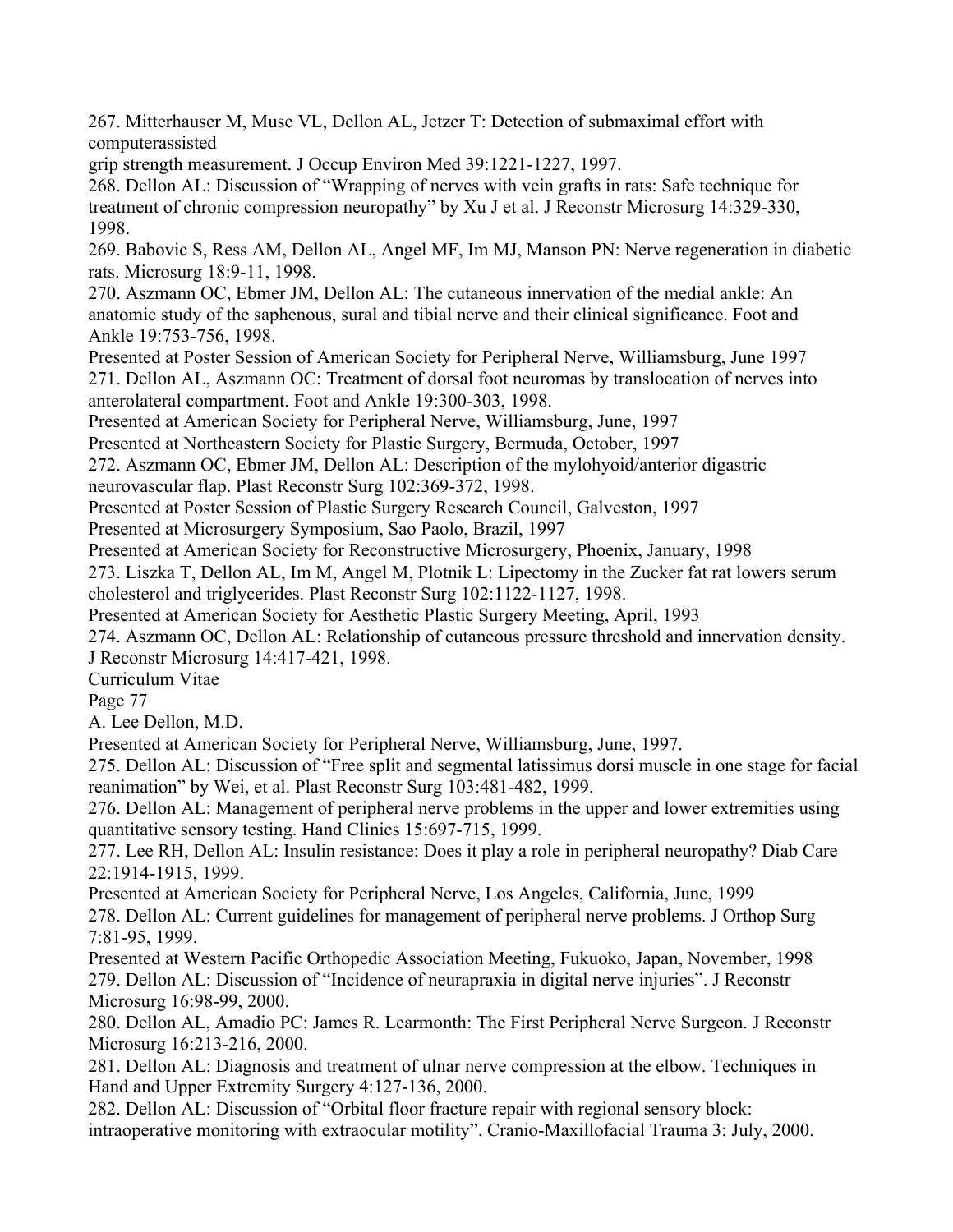283. Tassler PL, Dellon AL, Lesser G, Grossman S: Utility of decompressive surgery in the prophylaxis and treatment of cisplatin neuropathy in adult rats. J Reconstr Surg 16:457-463, 2000.

Presented at American Society for Peripheral Nerve Meeting, Rye, New York, May, 1994 Presented at American Society for Clinical Oncology Meeting, Houston, May, 1994 284. Dellon AL: Discussion of "Sensitivity of breasts reconstructed with the autologous latissimus

dorsi flap". Plast Reconstr Surg 106:310-312, 2000.

285. Aszmann OC, Kress K, Dellon AL: Results of decompression of peripheral nerves in diabetics: A prospective, blinded study utilizing computer-assisted sensorimotor testing. Plast Reconstr Surg 106:816-822, 2000.

Poster Session of American Society for Peripheral Nerve, Saint Louis, June, 1996

Presented at American Society for Reconstructive Microsurgery, Boca Raton, January, 1997

Presented to Plastic Surgery Research Council, Galveston, 1997

Curriculum Vitae

Page 78

A. Lee Dellon, M.D.

286. Lee CH, Dellon AL: Surgical management for groin pain of neural origin. J Amer Col Surg, 191:137-142, 2000.

Presented at American Society for Peripheral Nerve meeting, Los Angeles, June, 1999

287. Cohen MD, Dellon AL: Computer-assisted sensorimotor testing documents neural regeneration after ulnar nerve repair at the wrist: Case Report. Plast Reconstr Surg, 107: 501-505, 2001

Presented at Northeast Society for Plastic Surgery Meeting, Bermuda, October, 1997

288. Disa J, Wang B, Dellon AL: Correction of scapular winging by neurolysis of the long thoracic nerve. J Reconstr Microsurg: 17: 79-84, 2001

Presented at American Society for Surgery of the Hand meeting: Seattle, October, 2000 289. Kim J, Dellon AL: Tarsal tunnel incisional pain due to neuroma of the posterior branch of saphenous nerve. J Amer Pod Med Assn, 91: 109-113, 2001

Presented at the American Society for Peripheral Nerve, San Diego, January 2001.

290. Dellon AL: Clinical grading of peripheral nerve problems. Neurosurg Clinics N. Amer, 12: 229- 240, 2001.

291. Dellon AL: "Discussion of use of Gortex tubing as conduit for inferior alveolar and lingual nerve repair: Experience with six cases." J Oral Maxilofac Surg, 59: 497, 2001.

292. Dellon AL: Decompression of peripheral nerves for symptoms of diabetic neuropathy: Pain management considerations: The Pain Clinic, 3: 11-16, 2001.

293. Dellon AL, Dellon ES, Tassler PL, Ellefson RD, Hendrickson M: Experimental model of pyridoxine (B6) deficiency-induced neuropathy. Ann Plast Surg, 47: 153-160, 2001.

294. Dellon, AL. Discussion of "Acute nerve grafting in traumatic injuries: two case studies". Annals of Plastic Surg, 47: 559-561, 2001.

295. Rab M, Ebmer J, Dellon AL: Innervation of the Sinus Tarsi: Implications for treating anterolateral ankle pain. Annals Plastic Surg, 47: 500-504, 2001.

296. Dellon AL: Deciding when heel pain is of neural origin. J Foot and Ankle Surgery, 40: 341-345, 2001.

297. Rab M, Ebmer J, Dellon AL: Anatomic variability of the ilioinguinal and genitofemoral nerve: Implications for the treatment of groin pain. Plast Reconstr Surg, 108: 1618-1623, 2001.

298. Kim J, Dellon AL: Reconstruction of a painful post-traumatic medial plantar neuroma with a bioabsorbable nerve conduit: A case report. J Foot and Ankle Surgery, 40: 318-323, 2001.

299. Barber MA, Conolley J, Spaulding CM, Dellon AL: Evaluation of pressure threshold prior to foot ulceration: One versus two-point static touch. J Amer Pod Med Assn, 91: 508-514, 2001.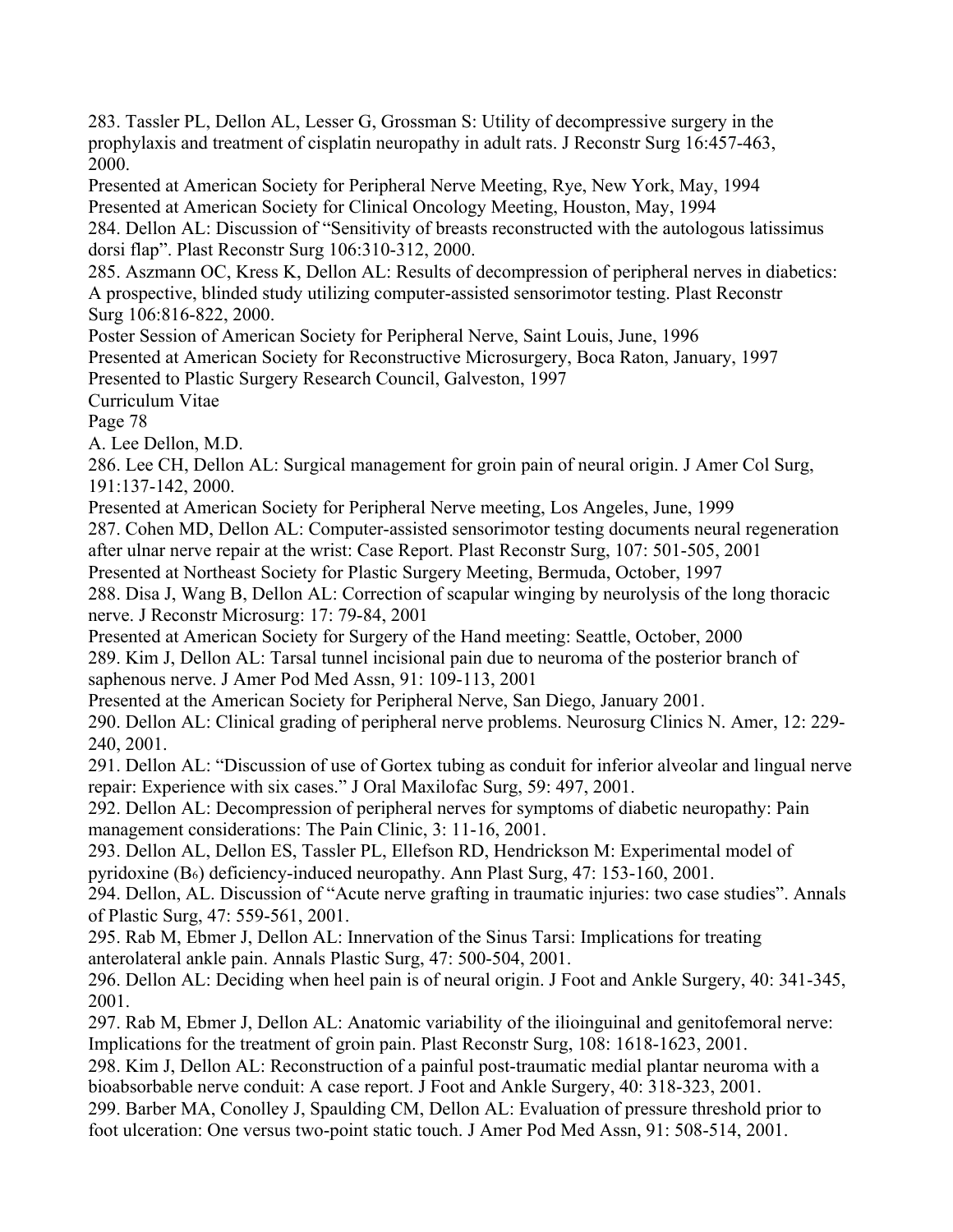Curriculum Vitae

Page 79

A. Lee Dellon, M.D.

Presented at the American Society for Peripheral Nerve, San Diego, January, 2001

300. Rosenberg D, Conolley J, Dellon AL: Thenar eminence quantitative sensory testing in diagnosis of proximal median nerve compression. J Hand Ther, 14: 258-265, 2001.

Presented at American Society for Surgery of the Hand meeting: Seattle, October, 2000

301. Muhlenberger T, Homann HH, Vogt PM, Dellon AL: August V. Waller and plastic surgery. Plast Reconstr Surg, 108: 2080-2085, 2001.

302. Wolfort S, Dellon AL: Treatment of recurrent neuroma of the interdigital nerve by neuroma resection and implantation of proximal nerve into muscle in the arch. J Foot and Ankle Surgery, 40: 404-410, 2001.

303. Smith M, Muehlberger T, Dellon AL: Peripheral nerve compression associated with low voltage electrical injury without associated significant cutaneous burn. Plast Reconstr Surg, 109: 137- 144, 2002.

304. Dellon AL, Kim J, Spaulding CM: Variations in the origin of the medial calcaneal nerve. J Amer Pod Med Assoc, Vol. 92, pp. 97-101, 2002.

Presented at the American Society for Peripheral Nerve, San Diego, January, 2001.

Presented at the American Society for Reconstr Microsurgery, San Diego, January, 2001.

305. Dellon AL: Discussion of "Relationship of facial two-point discrimination to applied force under clinical test conditions". Plastic Rescontr Surg, 109: 953-955, 2002.

306. Dellon AL, Ebmer J, Swier P: Anatomic variations related to decompression of the common peroneal nerve at the fibular head. Ann Plast Surg, 48: 30-34, 2002.

Presented at the American Society for Peripheral Nerve, Cancun, Mexico, January, 2002.

307. Dellon AL: Discussion of "Surgical treatment of painful neuromas of the medial antebrachial cutaneous nerve" by Stahl and Rosenberg, Ann Plastic Surg, 48: 154-160, 2002.

308. Kim J, Dellon AL: Neuromas of the Calcaneal Nerves: Diagnosis and treatment. Foot Ankle Internat, 22: 890-894, 2001.

309. Chang E, Dellon AL, Dellon ES, Hendrickson M: Developing a model of Colchicine neuropathy. Microsurgery, 22: 46-48, 2002.

310. Sing N, Robertson B, Dellon AL: Use of an innervated tongue flap to rehabilitate the tongue after hypoglossal to facial nerve transfer. Plast Reconstr Surg, 109: 2439-2442, 2002.

Curriculum Vitae

Page 80

A. Lee Dellon, M.D.

311. Mofid MM, Dellon AL, Elias JJ, Nahabedian MY: Quantitation of breast sensibility following reduction mammoplasty: A comparison of inferior and medial pedicle techniques. Plast Reconstr Surg, 109: 2283-2288, 2002.

312. Dellon AL: Discussion of "Free flap reconstruction of the sole of the foot with or without sensory nerve co-aptation", by Santanelli, et al, Plastic Reconstr Surg, 109: 2323-2324, 2002.

313. Dellon AL: Prevention of foot ulceration and amputation by decompression of peripheral nerves in patients with diabetic neuropathy. Ostomy Wound Management, 48:36-45, 2002.

314. Dellon AL: Denervation of the sinus tarsi for chronic post-traumatic lateral ankle pain. Orthopedics, 25: 849-851, 2002.

315. Davidson JA, Metzinger SE, Tufaro AP, Dellon AL: Innervation of the temporomandibular joint. J Craniofacial Surg, 14: 235-239, 2003.

316. Mott R, Dellon AL: Multiple Schwannomas of the foot: Case report and strategy for treatment. J Amer Podiatric Med Assn, 93: 51-57, 2003.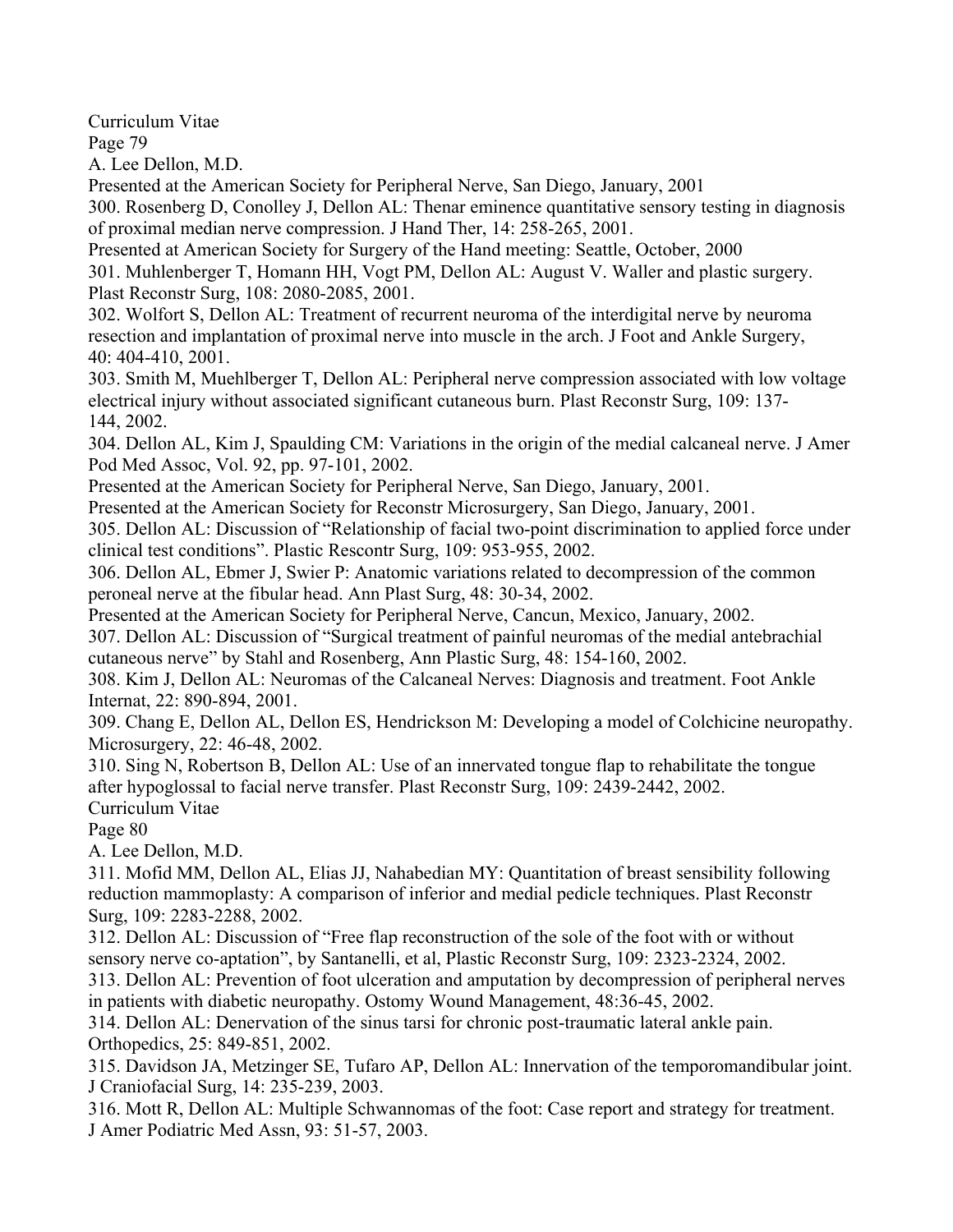317. Coert H, Dellon AL: Nerve compression in patients with Crohn's disease. Scan J Plast Surg, 37: 243-244, 2003.

318. Dellon AL: Sensibility of the breast following reduction mammaplasty, Ann Plastic Surgery, 51:6-9, 2003.

319. Dellon AL, Coert JH: Results of musculofascial lengthening technique for treatment of ulnar nerve compression at the elbow. J Bone Joint Surgery, 85A: 1314-1320, 2003.

320. Coert JH, Connolly J, Dellon AL: Documenting Compressive Neuropathy of the Lateral Femoral Cutaneous Nerve. Annals Plastic Surgery, 50:373-377, 2003.

Presented at Amer Assoc Hand Surgery Meeting, January, 2003, Kauii, Hawaii.

Presented at the World Congress of Microsurgery, June, 2003, Heidelberg, Germany

321. Ducic I, Maloney CT, Barrett AL: Perioperative epidural blockade in the management of posttraumatic

complex pain syndrome of the lower extremity. Orthopedics, 26: 641-644, 2003.

322. De Jesus R, Dellon AL: Historic description of the "Arcade of Struthers". J Hand Surg, 28A: 528-531, 2003.

323. Dellon AL: Diagnostic Dilemmas: Frostbite and Diabetic Neuropathy, Wounds, 15: 399-405, 2003.

324. Howard M, Lee C, Dellon AL: Documentation of Brachial Plexus Compression in the thoracic inlet utilizing provocation with Neurosensory and Motor Testing. J Reconstr Microsurg, 19:303- 312, 2003.

Presented at the American Society for Peripheral Nerve, Cancun, Mexico, January, 2002. Curriculum Vitae

Page 81

A. Lee Dellon, M.D.

325. Dellon AL, Shookster L, Maloney CT, Ducic I: Diagnosis of compressive neuropathies in patients with fibromyalgia. J Hand Surg, 28A: 894-897, 2003.

326. Coert JH, Meek, MF, Gibeault D, Dellon AL: Documentation of post-traumatic nerve compression in patients with normal electrodiagnostic studies. J Trauma, 56: 239-44, 2004. 327. Fogaçc W, Ferreira MC, Dellon AL: Neurosensory testing in evaluation of infraorbital nerve injuries associated with zygoma fracture. Plast Reconstr Surg, 113: 834-838, 2004.

328. Shookster L, Falke G, Ducic I, Maloney, Jr, CT, Dellon AL: Fibromyalgia and The Tinel sign in the Foot. J Amer Pod Med Assoc, 94:400-403, 2004.

329. Dellon AL, Swier P, Levingood M, Maloney CT: Cisplatin/Taxol neuropathy: Treatment by decompression of peripheral nerve. Plast Reconstr Surg, 114:478-483, 2004.

330. Dellon AL: Invited discussion of Banbury J, Yetman R, Lucas A, Papay F, Graves K, Zins JE: Prospective analysis of the outcome of subpectoral breast augmentation: Sensory changes, muscle function, and body image, Plast Reconstr Surg, 113:708-711, 2004.

331. Ducic I, Dellon AL: Testicular Pain after Inguinal Hernia Repair: An Approach to Resection of the Genital Branch of the Genitofemoral Nerve, J Amer College of Surg, 198:181-184, 2004.

332. Ducic I, Dellon AL, Short KW: Relationship between loss of pedal sensibility, balance, and falls in patients with peripheral neuropathy, Annals Plast Surg, 52: 535-540, 2004.

Presented at the Plastic Surgery Research Council meeting, Las Vegas, Nevada, April, 2003 Presented at the Northeastern Society of Plastic Surgeons, Baltimore, Maryland, October, 2003. 333. Dellon AL: Diabetic neuropathy: Review of surgical approach to restore sensation, relieve pain, prevent ulceration and prevent amputation, Foot & Ankle Inter, 25:749-755, 2004.

Presented at Specialty Day, Amer Acad Orthop Surg, Foot & Ankle Soc, Feb 2003, New Orleans 334. Dellon AL: Invited Commentary of Mechanoreceptors and nerve endings of the triangular fibrocartilage in the human wrist, by Cavalcante MLC, Rodrigues CJ, Junior RM, J Hand Surg,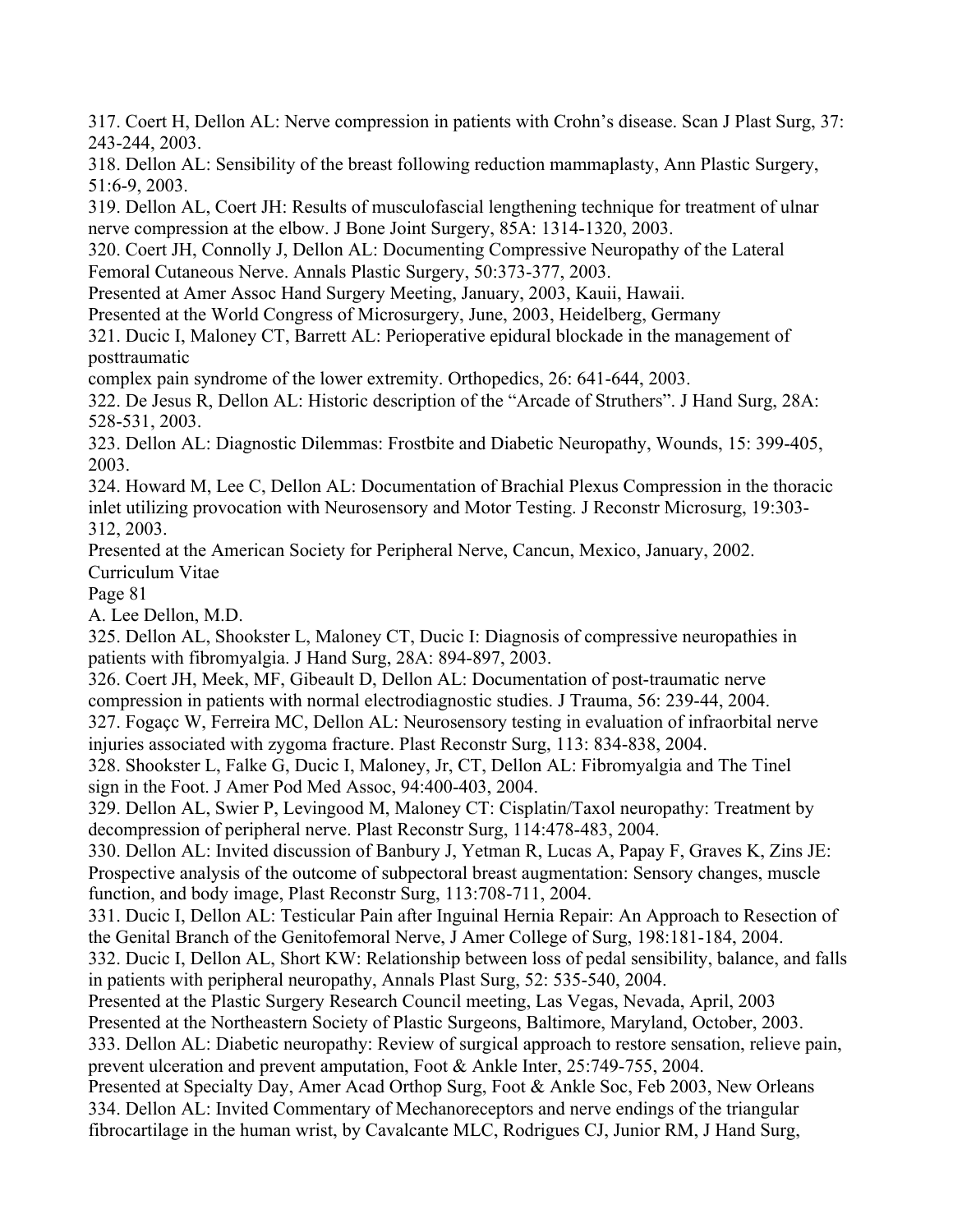29A, 436-438, 2004.

335. Dellon AL: Invited Discussion of Sensibility of the abdomen after abdominoplasty, by Farah, AB, Nahas FX, Ferreira LM, Mendes JdA, Juliano Y, Plastic and Reconstructive Surg, 114: 583, 2004. 336. Laroas G, Battiston G, Sard A, Ferrero M, Dellon AL: Digital nerve reconstruction with the bioabsorbable Neurotube, Clinical Exper Plastic Surg, 35:125-128, 2003.

337. Dellon AL, Kim J, Ducic I: Neuroma of the posterior cutaneous nerve of the forearm. J Hand Surg, 29A: 387-390, 2004.

338. Dellon AL, Coert JH: Technique of musculofascial lengthening for treatment of ulnar nerve compression at the elbow. J Bone Joint Surgery, 86A: 169-179, 2004.

Curriculum Vitae

Page 82

A. Lee Dellon, M.D.

339. Aszmann OC, Tassler PL, Dellon AL: Changing the natural history of diabetic neuropathy: Incidence of ulcer/amputation in the contralateral limb of patients with a unilateral nerve decompression procedure, accepted Ann Plast Surg, 53:517-522, 2004.

Presented American Society for Peripheral Nerve meeting, Kauii, Hawaii, January 2003.

Presented at American Association of Plastic Surgery, Baltimore, Maryland, 2003.

340. Lee C, Dellon AL: Prognostic ability of Tinel sign in determining outcome for decompression surgery decompression surgery in diabetic and non-diabetic neuropathy, Ann Plast Surg, 53:523-27, 2004.

Presented at American Society for Peripheral Nerve, Kauii, Hawaii, January 2003.

341. Rosenberg D, Dellon AL: Results of decompression of median nerve entrapment in the forearm, Clinical Exper Plast Surg, 36:13-18, 2004.

342. Maloney, TC, Dellon, AL: Evidence-based treatment of peripheral nerve compression, Clinical Exper Plast Surg, 36: 19-27, 2004.

343. Dellon AL: The hand and diabetes, Clinical Exper Plast Surg, 36: 125-138, 2004.

344. Ducic I, Maloney CT, Dellon AL: Reconstruction of the Spinal Accessory Nerve: Autograft or Neurotube?, Two case reports. J Reconstr Microsurg, 21: 29-33, 2005.

345. Larson EE, Barrett SL, Maloney CT Jr, Battiston B, Dellon AL: Accurate Nomenclature of Forefoot Nerve Entrapment: A Historical Perspective, J Amer Pod Med Assoc, 95:298-306, 2005.

346. Dellon AL, Barrett S: Sinus Tarsi Denervation: Clinical Results, J Amer Pod Med Assoc, 95:108-113, 2005.

Presented at the American Society for Peripheral Nerve, Kauii, Hawaii, January 2003.

347. Maloney CT, DeJesus R, Dellon AL: Treatment of the painful foot after toe to hand transfer, J Hand Surg, 30A: 105-110, 2005.

348. Dellon AL: Iatrogenic Nerve Injuries, commentary on Komurcu, et. al., Management Strategies for Iatrogenic Peripheral Nerve Lesions, Annals Plastic Surg, 54: 140-142, 2005.

349. Rosson G, Dellon AL: Surgical approach to multiple interdigital nerve compressions, J Foot & Ankle Surgery, 44:70-73, 2005.

350. Seiler DK, Wilton JP, Dellon AL: Detection of Neuropathy due to *Mycobacterium leprae* using non-invasive Neurosensory Testing of Susceptible Peripheral Nerves. Ann Plast Surg, 55:633- 637., 2005.

Winner, Essay award, Plastic Surgery Educational Foundation, 2005.

351. Dellon AL: Anterior Shoulder Denervation, Clin Exper Plast Surg, 36:175-180, 2004. Curriculum Vitae

Page 83

A. Lee Dellon, M.D.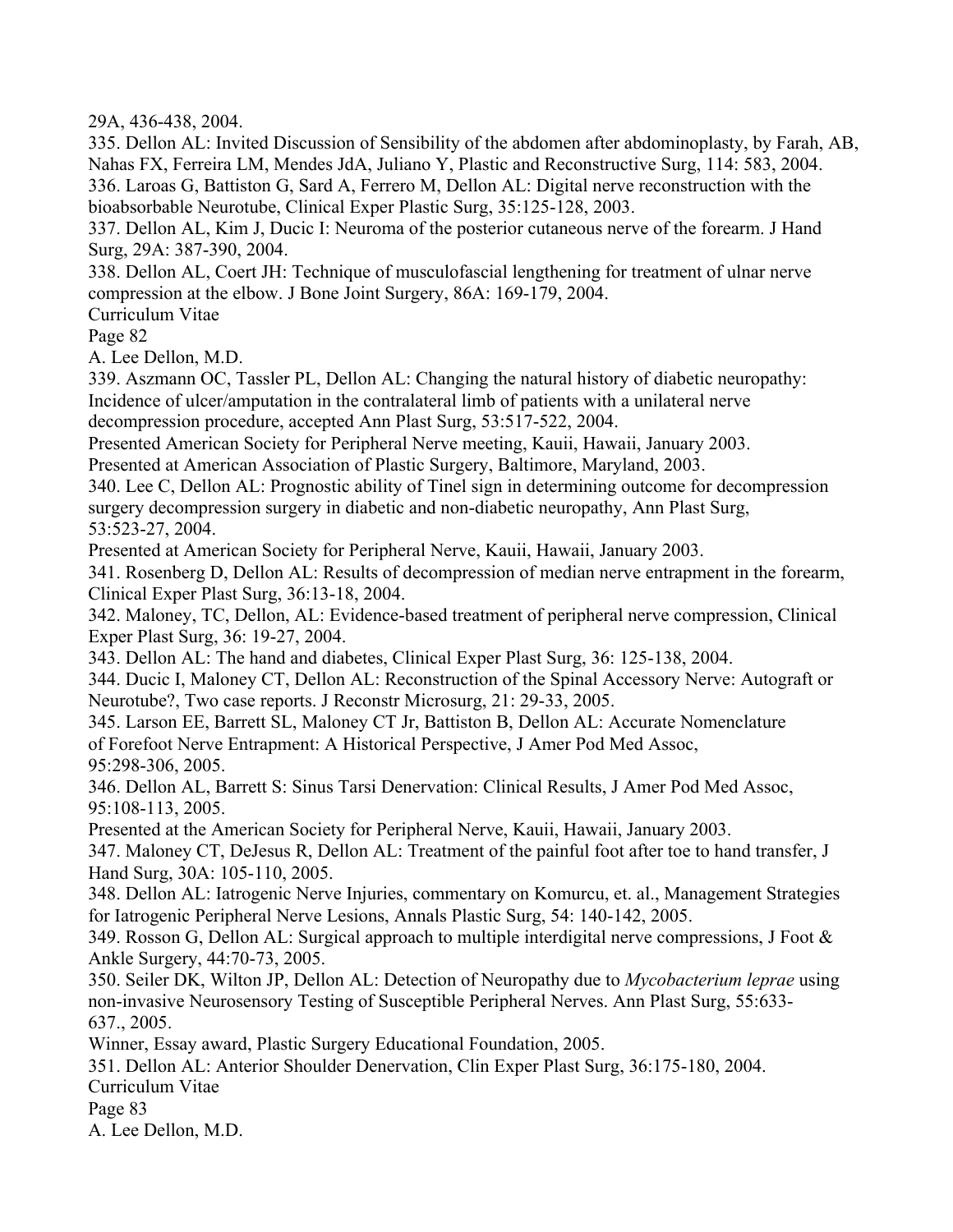Presented at the South American Hand Soc meeting, Buenos Aires, Argentina, Oct, 2003. 352. Rosson GD, Dellon AL: Entrapment of the Superficial Peroneal Nerve, Clinical Orthop Rel Res, 438:248-252, 2005.

Presented at the American Soc Peripheral Nerve meeting, Tucson, January 2006.

353. Ducic I, Dellon, A.L., Larson, E., Treatment Concepts for Idiopathic and Iatrogenic Femoral Nerve Mononeuropathy, Annals Plastic Surg, 55:397-401, 2005.

354. Hruby S, Ebmer J, Dellon AL, Aszmann, OC: Anatomy of the pudendal nerve at the urogenital diaphragm: A new critical site for nerve entrapment, Urology, 66: 949-952, 2005.

Presented at the Amer Soc Peripheral Nerve meeting, Palm Springs, California, Jan. 2004.

355. Dellon AL: Post-arthroplasty palsy and systemic neuropathy: A peripheral nerve management Algorithm, Annals Plastic Surgery, 55:638-642, 2005.

356. Radoiu H, Rosson GD, Andonian G, Senatore J, Dellon AL: Comparison of measures of large-fiber nerve function in patients with chronic nerve compression and neuropathy, J Amer Pod Med Assocn, 95: 438-445, 2005.

Presented at the American Society Peripheral Nerve, Tucson, January, 2006.

357. Wood WA, Wood MA, Werter S, Menn J, Hamilton S, Jacoby R, Dellon AL: Crosssectional Study relating loss of protective sensation to testing methodology in patients with foot ulceration, J Amer Pod Med Assoc, 95: 469-474, 2005.

358. Valdivia JMV, Dellon AL, Weinand MD, Maloney CT Jr: Surgical treatment of peripheral neuropathy: Outcomes from 100 consecutive decompressions, J Amer Pod Med Assoc, 95: 451- 454, 2005.

Presented at the Southern Neurosurgical Society Meeting, Tucson, Arizona, 2004.

Presented at the American Association of Neurological Surgeons, Phoenix, Arizona, 2005.

Winner Clinical Research Award, 2nd prize, Plastic Surgery Educational Foundation, 2005 359. Rosson GD, Spinner RJ, Dellon AL: The tarsal tunnel, the tibial nerve, and the ganglion: a rewarding operation with devastating potential complications. J Amer Pod Med Assoc. 95: 459-463, 2005.

Presented to the American Association of Clinical Anatomy, New York, September , 2005. 360. Rosson GD, Dellon AL: Abdominal Wall Neuroma Pain after Breast Reconstruction with a Transverse Abdominal Myocutaneous Flap: Cause and Treatment, Ann Plast Surg, 55:310-334, 2005.

Curriculum Vitae

Page 84

A. Lee Dellon, M.D.

Presented at 9th International Course on Perforator Flaps, Barcelona, Spain, October, 2005 361. Ducic I, Dellon AL, Bogue, DP,: Radial sensory neurotization of thumb and index for prehension after proximal median nerve injury, J Reconstr Microsurg, 22:73-78, 2006.

Presented at American Society for Reconstructive Microsurgery, Kauii, Hawaii, January, 2003 Winner of Best Junior Presentation Award, ASRM, meeting, January, 2003.

Presented at World Society for Reconstr Microsurgery, Heidelberg, Germany, June, 2003.

362. Dellon AL, Mont M, Ducic I: Involvement of lateral femoral cutaneous nerve as a source of persistent pain after total hip arthroplasty. J Arthroplasty , accepted, January, 2006.

363…. Ducic I, Taylor NS, Dellon AL: Relationship between peripheral nerve decompression, gain of pedal sensibility and balance in patients with peripheral neuropathy., Annals Plastic Surg, 56:145-150, 2006.

Presented at the Northeastern Society of Plastic Surgery, Washington, DC, November 2005. 364. Dellon AL, Ducic I, DeJesus RA: Innervation of the Medial Humeral Epicondyle: Implications for Medial Epicondylar Pain, J Hand Surg, British accepted April, 2006.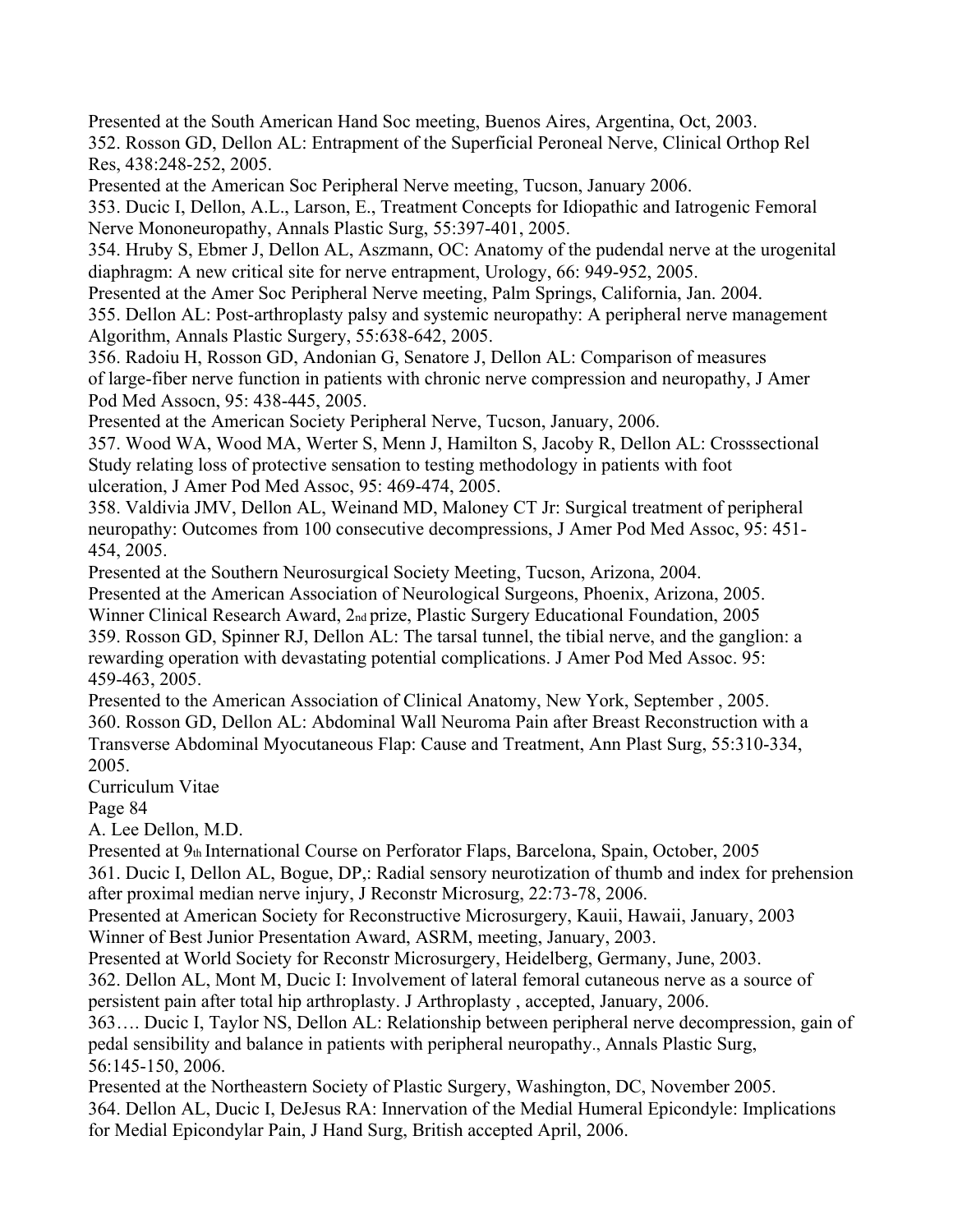Presented at the American Society for Peripheral Nerve, Palm Springs, California, January 2004. 365… Ducic I, Dellon AL, Taylor, NS: Decompression of the lateral femoral cutaneous nerve in the treatment of meralgia paresthetica, J Reconstr Micro, 22:113-118, 2006.

Presentation at the Northeastern Society Plastic Surgery, Washington, DC, November, 2005 366. Ferreira MC, Dellon AL: Treatment of crush injury to rat sciatic nerve by neurolysis, J. Reconstr Microsurg, draft, August, 2005, submitted February, 2006.

Presented at Amer Society Reconstr Microsurg, Palm Springs, California, January 2004. 367. Steck J, Maloney CT Jr, Dellon AL: Clawing and its reversal associated with decompression

of tarsal tunnel syndrome, J Foot & Ankle Surg, submitted Sept, 2005.

368.. Barrett SL, Rosson GD, Dellon AL, Walters, L.: Superficial Peroneal Nerve: Clinical Implications

of its Anatomic Variability, J Foot & Ankle Surgery, accepted March , 2006.

369. Rosson, G.D., Rodriguez, E.D., Dellon, A.L., Surgical Treatment of Hepatitis C – Associated Peripheral Neuropathy, Annals Plast Surg, submitted June, 2005.

370. Ducic, I, Dellon, A.L., Graw, K.S. The clinical importance of variations in the surgical anatomy of the superficial peroneal nerve in the mid-third of the leg, Ann Plast Surg, accepted September, 2005.

Presented at the Amer Society for Reconstruct Microsurg, Tucson, Az, 2006.

Curriculum Vitae

Page 85

A. Lee Dellon, M.D.

371. Barker, A.R., Rosson, G.D., Dellon, A.L., Review: Wound healing in denervated tissue, Ann Plast Surg, accepted March 2006.

372. Mullick, T., Dellon, A.L., Results of treatment of four medial ankle tunnels in tarsal tunnels syndrome, J Foot & Ankle Surg, submitted September, 2005.

presented at American Society for Peripheral Nerve meeting, Saint Louis, June, 1996

373. Barker, A.R., Rosson, G.D., Dellon, A.L., Outcome of neurolysis for failed tarsal tunnel surgery, Clin Orthop Rel Res, submitted May, 2006.

374. Barker, A.R., Rosson, G.D., Dellon, A.L., Pressure Changes in the Medial and Lateral Plantar, and Tarsal Tunnels Related to Ankle Position: A Cadaver Study, submitted to Foot & Ankle Internat., accepted April 2006.

Presented at the Plastic Surgery Research Council meeting, La Jolla, Calif, May, 2006.

375. Hruby, S., Dellon, A.L., Ebmer, J., Holtl, W., Aszmann, O.C., Sensory Recovery after Decompression of the Pudendal Nerve at the Urogenital Diaphragm: anatomical review and neurosensory data of a prospective clinical study, Urology, submitted September 2005. Presented at the Amer Society Peripheral Nerve meeting, Tucson, January 2006.

Presented at Peripheral Nerve Surgery: How to Improve Results, Vienna, Austria, March, 2006. 376. Ducic, I., Chang, S.B., Dellon, A.L., The Use of Tourniquet in Reconstructive Surgery in Patients with Previous Ipsilateral Lower Extremity Revascularization: Is it safe?, A Survey. J Reconstr Microsurg, 22:183-189, 2006.

Abstr submitted Amer Society for Plastic Surgery, meeting October 2006.

377.. Ducic, I., Hung, V., Taylor, N., Dellon, A.L., Innervated Free Flaps for Foot Reconstruction: A Review. J Reconstr Microsurg, submitted Feb, 2006.

378.. Dellon, A.L, Maloney, C.T., Jr., Denervation of the Painful Temporomandibular Joint: A Case . Report, J Craniofacial Surg, submitted February, 2006.

379. Dellon, A.L., Maloney, C. T. ,Jr., Salvage of Sensation in a Hallux-to-Thumb

Reconstruction., J Hand Surgery, American, submitted February 2006.

380. Prasad, A.R., Dellon, A.L., Peroneal Nerve Stretch/Traction Zone of Injury Extends to